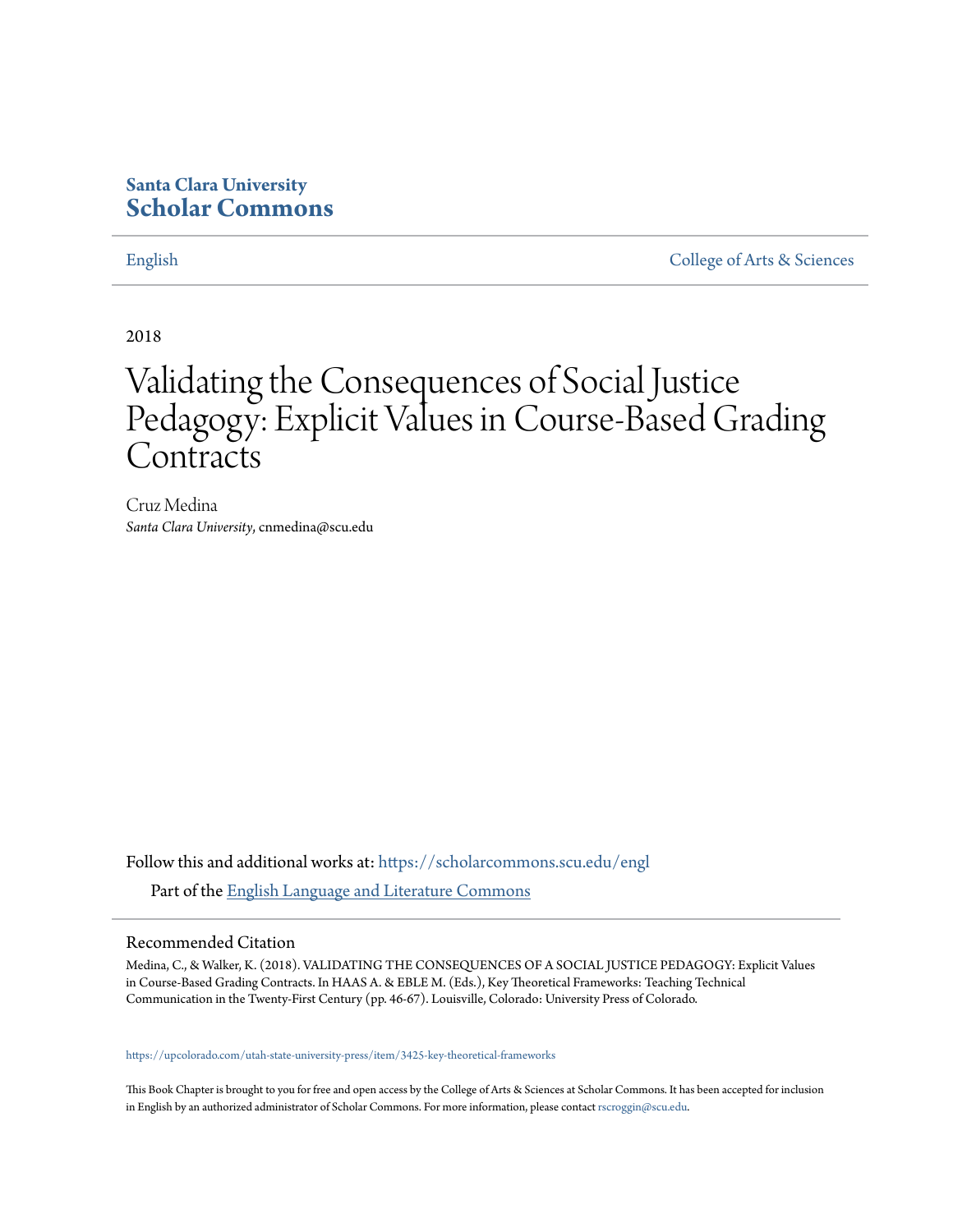## **VALIDATING THE CONSEQUENCES OF A SOCIAL JUSTICE PEDAGOGY** *Explicit Values in Course-Based Grading Contracts*

Cruz Medina and Kenneth Walker

In 2012, in Tucson, Arizona, conservative Superintendent of Education Tom Horne used House Bill (HB) 2281 to outlaw Tucson High School's Mexican American Studies (TUSD/MAS) program. Despite demonstrated increases in graduation rates and state test scores (Cabrera, Milem, and Marx 2012), the social justice program was dismantled and books from the curriculum were banned, including Paulo Freire's (1970) *Pedagogy of the Oppressed*. As teacher-scholars concerned with critical consciousness<sup>1</sup> and the application of social justice theories to the classroom, we found these events highly disturbing and demonstrative of what Angela Haas and Michelle Eble refer to in the Introduction of this collection as "the mess of injustice in our own backyards" (11). In the TUSD/MAS program, we saw how a model of social justice pedagogy at a programmatic level can have a positive impact on underrepresented student populations. For us, this model provoked questions about implementing social justice practices into our own technical communication assignments, courses, and program. However, TUSD/MAS was also a cautionary tale: even the most successful social justice pedagogies, curricula, and programs can come under perennial critique by those who feel threatened by teaching critical engagement with the unequal distribution of privilege.

The story of the TUSD/MAS program tells us that resistance to social justice pedagogies should be sites of scholarly inquiry as much as they are sites of political struggle. In technical communication, social justice represents a set of theories, methods, and practices that illuminate and respond to social and institutional inequality in courses, vertical curricula, and degree programs. In seeking our own pedagogical praxis based in critical consciousness, we recognized a need for this framework to interrogate institutional power relations throughout these sites, but particularly at the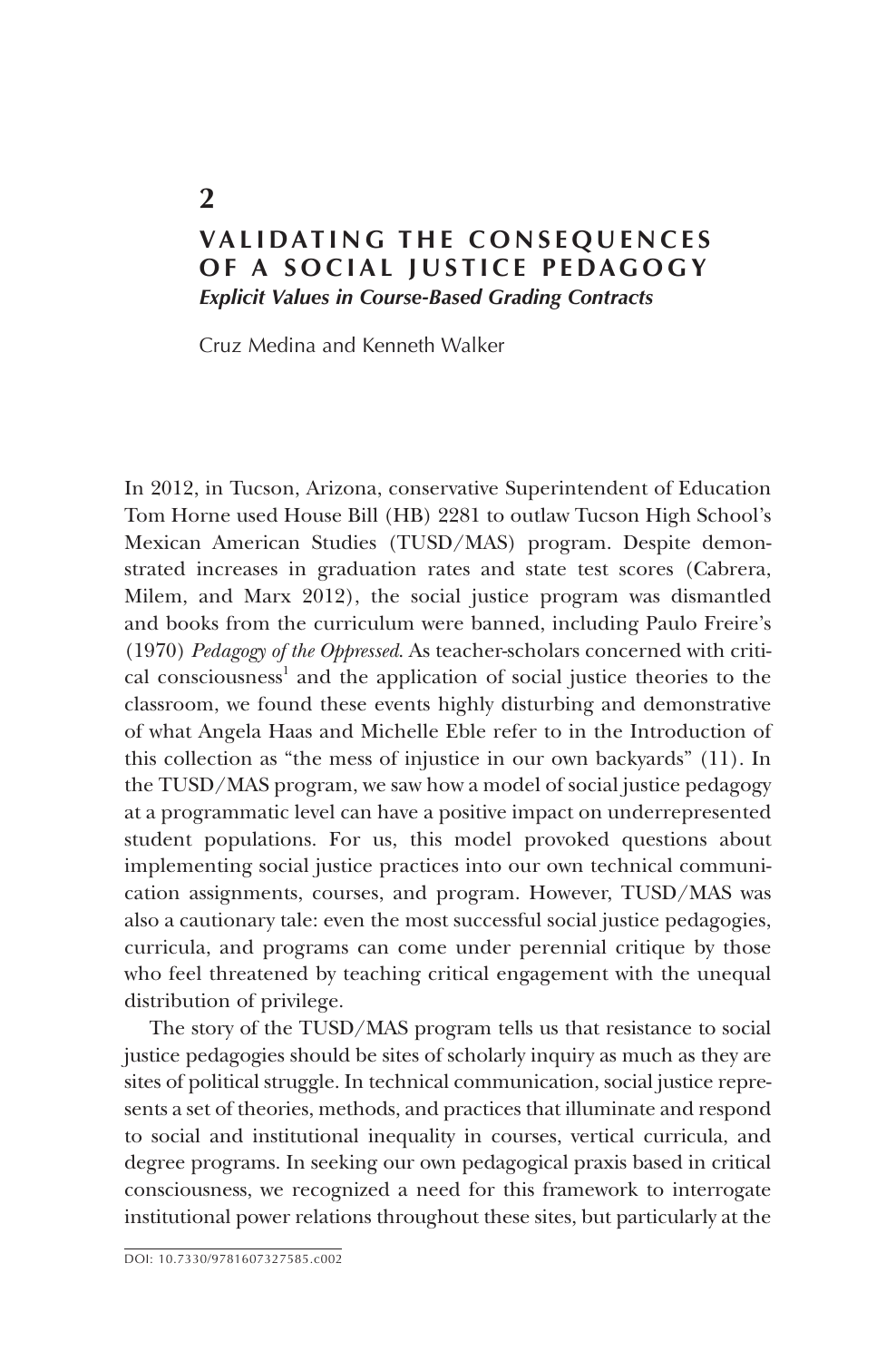overlapping sites of student-teacher interactions, instructor evaluations, and course assessment. As Marcos Del Hierro explains in chapter 7 of this collection, classroom cultures and course-based assessments need to be interrogated because "[s]tudents with power and privilege dominate classroom discussions, expect to make the highest grades, and feel no obligation to interrogate their power and privilege" (175). In order to avoid re-inscribing systems of exclusion and oppression, evaluation and assessment should both work to critique the exercise of privilege and be inclusive of non-white students with varying levels of privilege.

Given these concerns, grading contracts seemed an intriguing place to start enacting social justice course-based assessments because of their purported ability to respond well to culturally diverse student populations and open potentials for student agency. Critical pedagogues like Ira Shor (2009) and Jerry Farber (1990), for example, integrated grading contracts into their curricular practices because it allows them to partially de-center power and enter into more authentic dialogues with students about course material and the social implications of the curriculum. Despite the general scarcity of the use of grading contracts in technical communication pedagogy (Wolvin and Wolvin 1975), grading contracts open up certain social justice affordances that contribute to what Haas and Eble call the "turn toward a collective disciplinary redressing of social injustice" (3). But we also saw a need to frame grading contracts critically, so that they might carefully attend to unequal distributions of power and access and perhaps obviate the perennial critique of social justice efficacy that allows educators to open up course-based assessments to a negotiation beyond the instructor's perception of success.

To meet this need, we offer consequential validity as a broadly applicable framework and grading contracts as a broadly applicable tool for integrating social justice values into the course-based assessment designs of technical communication (TC) pedagogy. Consequential validity is an inquiry framework that uses explicit values to interrogate the potential and current effects of our pedagogy for all students, but in this case, particularly for systemically marginalized students. At first glance, an inquiry into the intersections between classroom assessment and social justice may seem suspect. After all, the current culture of assessment is complicit in fostering inequality through its bias for normative student subjectivities, discourses, competencies, and performances that historically have served to oppress non-normative students of all kinds. Grading contracts have this potential as well. But it is the deliberative processes encouraged by the framework of consequential validity that we believe has ability to travel, mobilize, and build powerful frameworks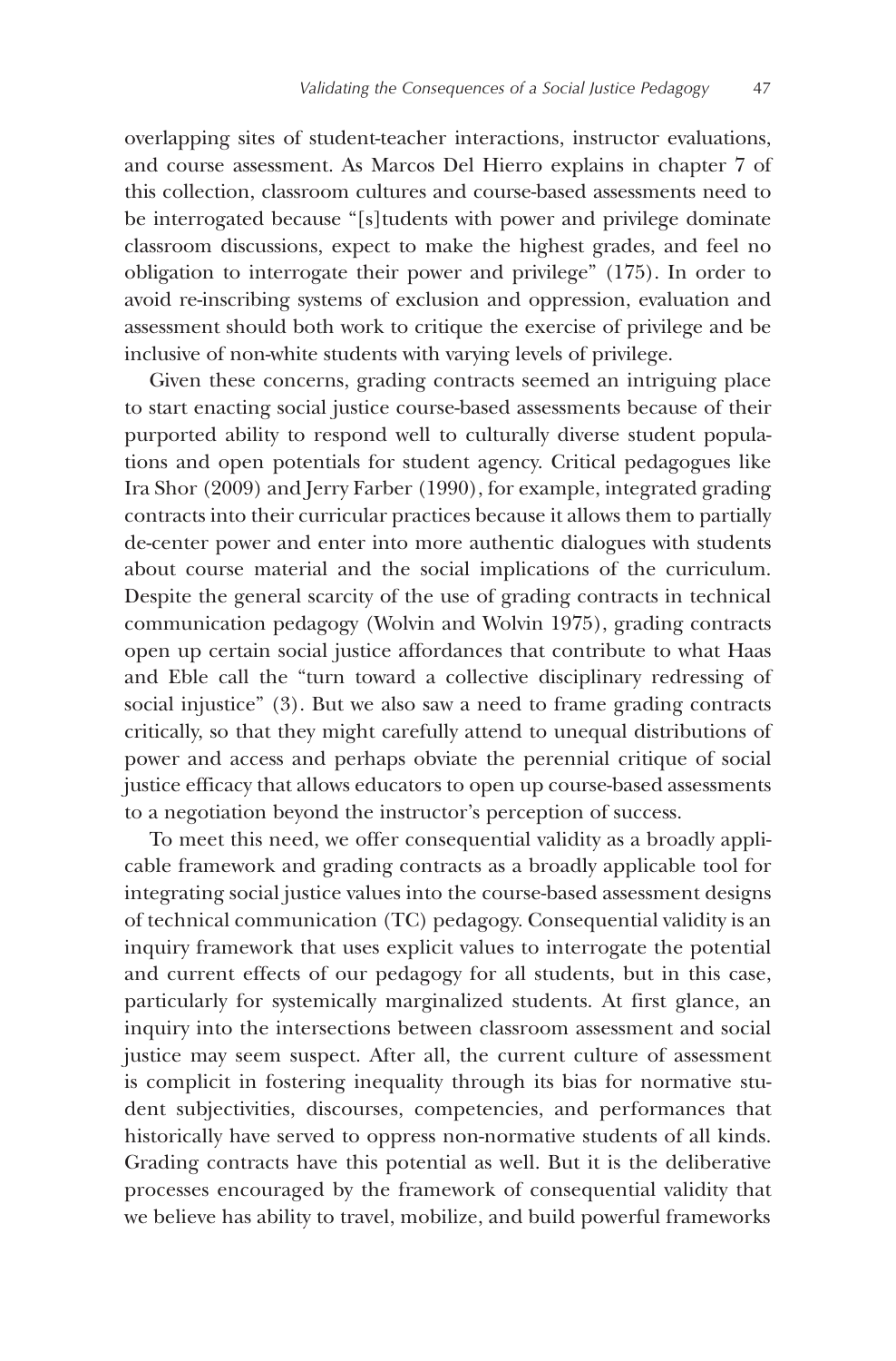for course-based assessments, especially for students of color (Gallagher 2012; Inoue 2009; 2012). Social justice "[advocates] for those in our society who are economically, socially, politically, and/or culturally underresourced" (Agboka 2013, 28), and consequential validity at the site of grading contracts provides a needed contribution for critical teacher-scholars in technical communication who seek ways to assert more socially just evaluations of their interactions with students.

In practice what this means is that grading contracts can potentially serve as a site to facilitate a conversation about the values students and teachers should be held to *and* how we might use the teacher/student dynamic to faithfully represent these values throughout the course of a semester. Much like Frost's apparent feminist pedagogy (see chapter 1), explicitly foregrounding social justice through consequential validity is another way to question the rhetorics of objectivity and neutrality common in technical communication classrooms. With this framework, instructors of technical communication can use grading contracts to ask questions like: how is the student constructed in this grading system? What kinds of agencies, competencies, and performances are valued, and do these concepts align with the values of social justice to advocate for the socially, politically, and/or culturally under-resourced? In other words, designing grading contracts with the frameworks of consequential validity makes explicit the values that are generally implicit in other methods of grading, and by foregrounding the values of social justice, grading contracts have the potential to destabilize the exercise of privilege in the technical communication classroom.

In what follows, we outline the affordances of associating technical communication course assignments and student/teacher/institutional power dynamics within the framework of consequential validity for social justice pedagogy at the site of grading contracts. Next, we provide two models for developing and using consequential validity as a framework for transforming grading contracts into de-centered negotiations of privilege in technical communication curricula. The first model examines student responses to grading contracts and course readings by a scholar of color to highlight the ways in which students can resist these assessment-based social justice tools. The second model shows how community-based projects with grading contracts can expose students to under-resourced organizations that deepen and complicate student understandings of social justice issues beyond the classroom. Finally, through a personal reflection on student/teacher rhetorical situations, we speak to the limits of consequential validity in grading contracts and outline a few avenues for future research.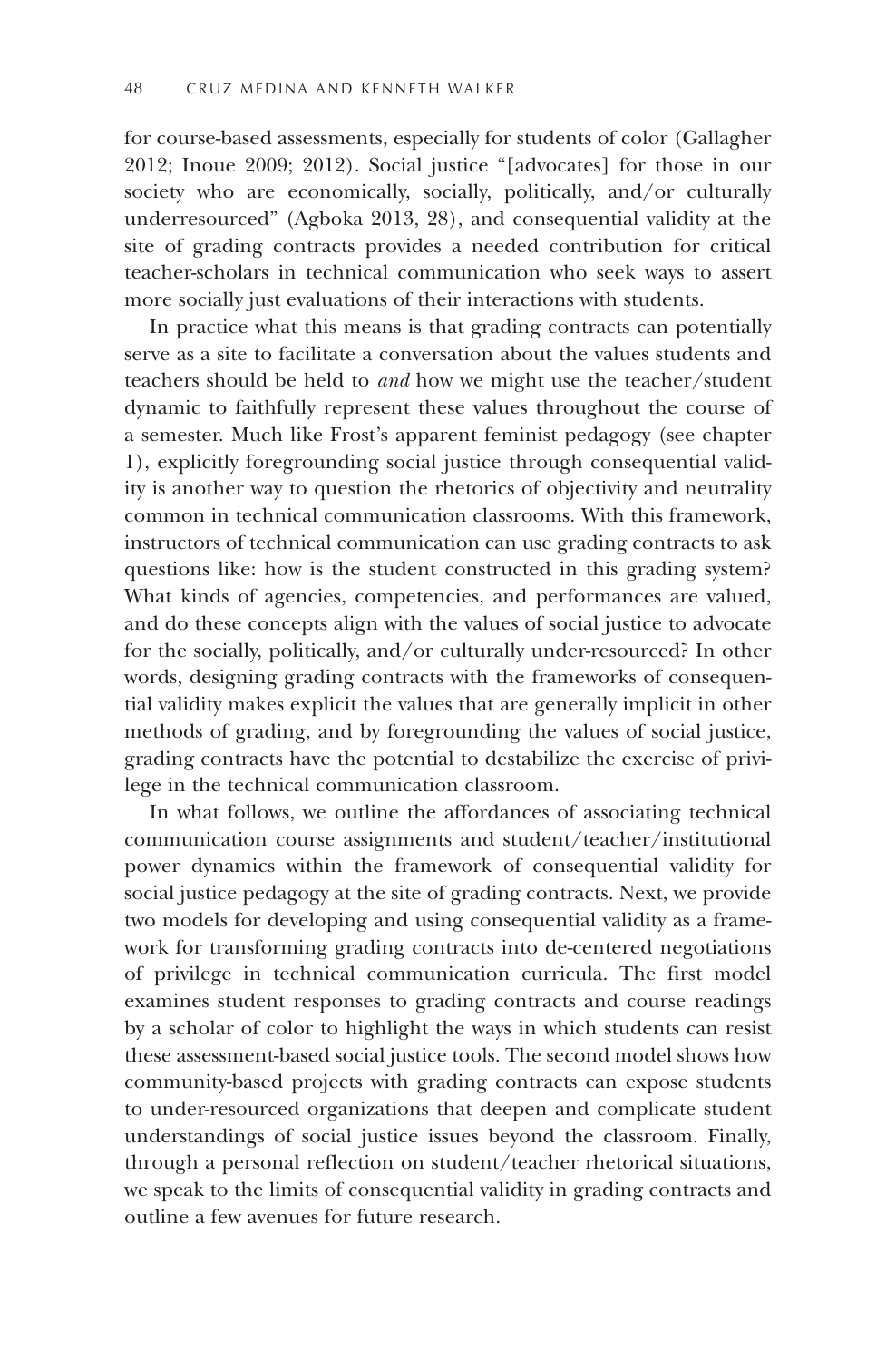## **S O CIAL JUSTICE PEDAGOGY, CONSEQU EN T IAL VALIDITY, AND EXPLICIT VALUES IN GRADING CONTRACTS**

In the past fifteen years, technical communication has undergone a "cultural turn" in terms of the scholarship developed since Bernadette Longo's (1998) call for cultural studies inquiry (Scott and Longo 2006; Scott, Longo, and Wills 2006). Scott (2004) advocated for integrating critical practices into curriculum and pedagogy in ways that parallel the efforts of critical pedagogues negotiating the praxis of social justice education. Our own integration of grading contracts stems from critical reflection on pedagogical and curricular efforts to both highlight and effect change with regard to the unfair playing field for nonwhite students who might enter our classrooms with less preparation, cultural capital, or institutionally authorized knowledge (Yosso 2006). Thus, our own approaches to technical communication pedagogy begin by asking what kinds of student performances do we value, and what are the potential consequences on systemically under-privileged students?

A part of the cultural turn was the advocacy for radically contextualized knowledge production that demystified notions of a universal audience and acknowledged those voices who do not echo the bourgeois white, male voice privileged by both the academy and industry (Herndl 2004, 3–8). The social justice turn in technical communication has extended this advocacy in part by acknowledging that technical communication has been shown to contribute to the erasure of people of color (Johnson, Pimentel, and Pimentel 2008). To reconcile omissions in the field, Haas (2012) posited a critical race approach sensitive to the representational and relational dynamics of cultural histories and material bodies. Agboka (2013) recently argued that social justice can be accomplished in technical communication through participatory localization that considers the user of texts in under-resourced cultures, communities, and other contexts (28–29). Yet, in conducting this work, it is important to highlight the racial component of cross-cultural communication that illuminates the unequal balance of power relations between document composer and audience. Turning our attention to the power relations between students and teachers, particularly through the institutionally sanctioned mode of grading, should account for unearned privileges such as race and class. In advocating for social justice at the site of grading, we attend to the construction of students by curricular tools and assessments by asking what student performances, literacies, and competencies can we value that might advocate for underprivileged students?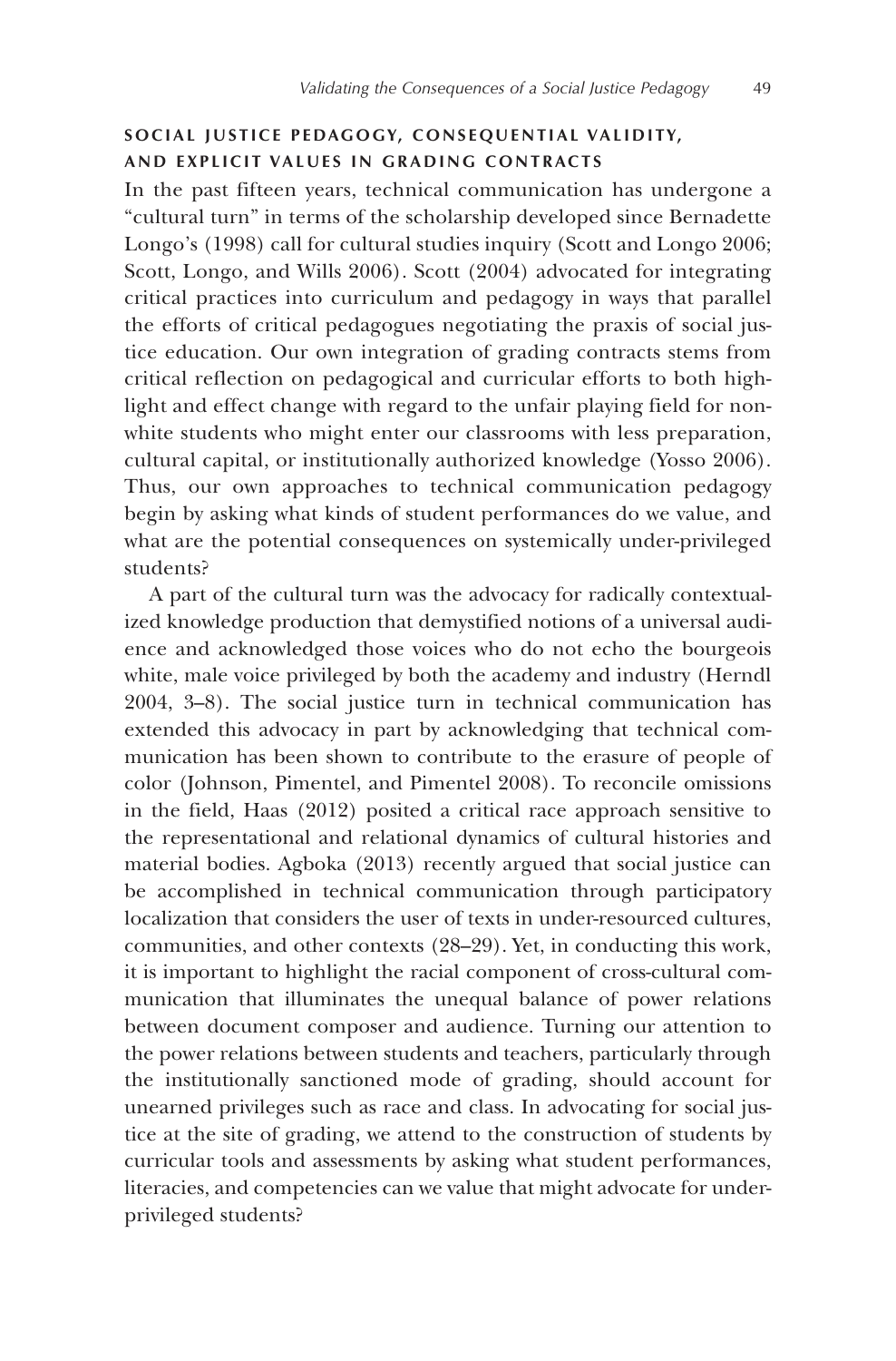Scholars of technical communication recognized fairly early on the value of engaging assessment on their own terms (Allen 1993; Beard, Rymer, and Williams 1989; Coppola 1999). A recent special issue of *Technical Communication Quarterly* shows how the assessment of multimodal practices can successfully shape the conversation about effectiveness of teaching with new media (Ball 2012; Barton and Heiman 2012; Manion and Selfe 2012; Morain and Swarts 2012). Han Yu (2008, 2012) has made similar agentive claims for assessment and the increasingly overlapping areas of workplace writing and intercultural competence. And while cultural, racial, and social justice theories have had a broad influence on technical communication scholarship and pedagogy (Haas 2012; Scott, Longo, and Wills 2006; Williams and Pimentel 2012), the field needs more scholarship that examines how these bodies of literature might also shape practices in course-based assessments. The time seems right, then, to begin to inquire into the ways in which social justice theories might have an influence on our course-based assessments that may also afford interrogations into programmatic and institutional relations of power.

One line for this inquiry might begin with Gallagher's (2012) suggestion to make assessment a critical rhetorical practice by rearticulating outcomes with consequences. In Gallagher's view, outcomes reproduce institutional and ideological logics that divert attention away from important contextual variables like resources, working conditions, and the race and class inflected notion of student preparation. Outcomes can privilege efficient measurements for institutional purposes, often at the expense of critical inquiry for pedagogical purposes (46). To counter these practices, Gallagher suggests that inquiring into consequences and consequential validity can foster a sense of potentiality in our assessments that attends to both the intended and unintended results of our interactions with students. This position, he suggests, can also help negotiate the inherent tension between programmatic coherence on the one hand and singularity and potentiality on the other (56).

Traditionally understood, validity is assessment's evaluation of truth. Validity asks us to inquire: did our tools capture what we set out for them to capture? In this way validity defines the degree to which theory and evidence adequately and appropriately support the kinds of inferences and actions that assessments warrant (Messick 1989, 5–11). But as Inoue (2009) notes, validity inquiries do not represent universal theories, values, or rationales that warrant acontextual decisions; rather, validity theories are embedded with the values and expectations of a particular group: assessments do not give us "Truth" but rather "the best one can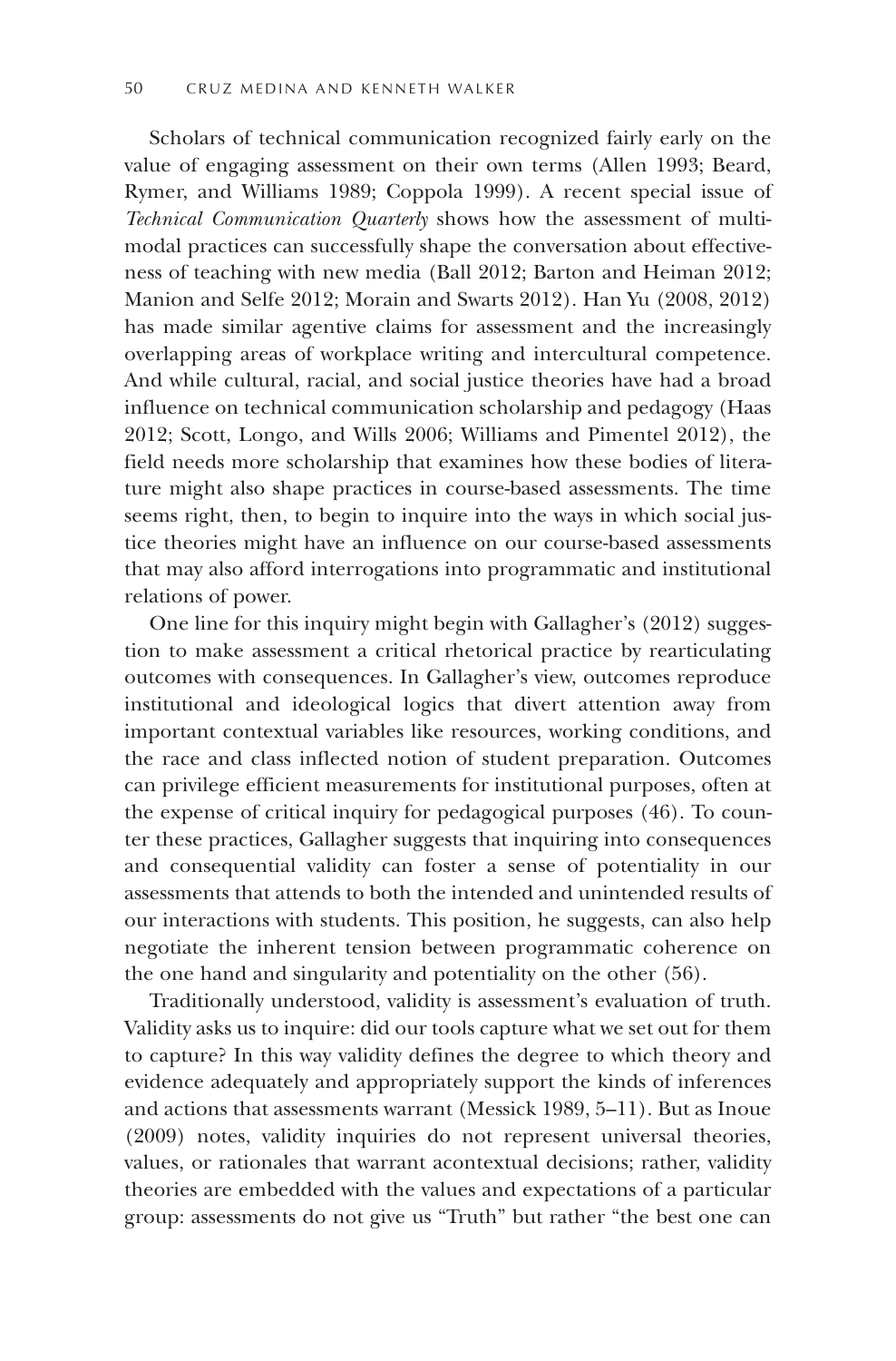hope for is that assessment faithfully represents one's values" (109). This means validity is deeply rhetorical and hegemonic (109). So if our notions of validity are fundamentally about a representation of one's values, and as critical teacher-scholars we acknowledge a set of values rooted in social justice, then our assessments will have to somehow acknowledge the uneven distribution of knowledge, power, and access to resources found among student populations.

Because social justice asks that pedagogues endeavor to transform education so that it is liberatory rather than oppressive, curriculum, technology, and assessment all offer opportunities to address inequality, particularly when they are coherently integrated. Grading contracts represent agreements about classroom assessment that, when used effectively, put into action well-known commonplaces about motivation in student writing: students should be self-directed; students should have a sense of improvement; and students should write often with a clearly defined purpose. Contracts allow students to choose their own grade up-front, thereby agreeing to produce a corresponding amount of work, which the instructor grades based on meeting requirements such as page limits rather than its quality (albeit with the assumption that quality is a function of quantity). While grading contracts date decades back (Poppen and Thompson 1971; Taylor 1971; Yarber 1974), they have rarely been discussed with regard to countering institutional and social inequality. In writing studies broadly, scholarship has been dedicated to the adoption of grading contracts as a tool for dismantling, or at the very least de-centering, the hierarchical and intercultural relationships between students and professors within the rhetorical situation of the classroom (Farber 1990; Inoue 2009, 2012; Moreno-Lopez 2005; Shor 2009; Spidell and Thelin 2006). Less critically, Danielewicz and Elbow propose the use of grading contracts to reduce the time-consuming grading process, while improving learning and teaching. Approaching grading contracts from a technical perspective, Danielewicz and Elbow provide a useful definition of contract:

the term "contract" aptly describes the type of written document that spells out as explicitly as possible the rights and obligations of all the parties—a document that tries to eliminate ambiguity rather than relying on "good faith" and "what's implicitly understood." (Danielewicz and Elbow 2009, 247)

Their definition elides the glaring contradiction between the legallybinding corporate connotations of "contract," and the humanitarian ethos of a social justice approach. Yet, they push back against the dehumanizing effect of contracts by explaining that they allow "us to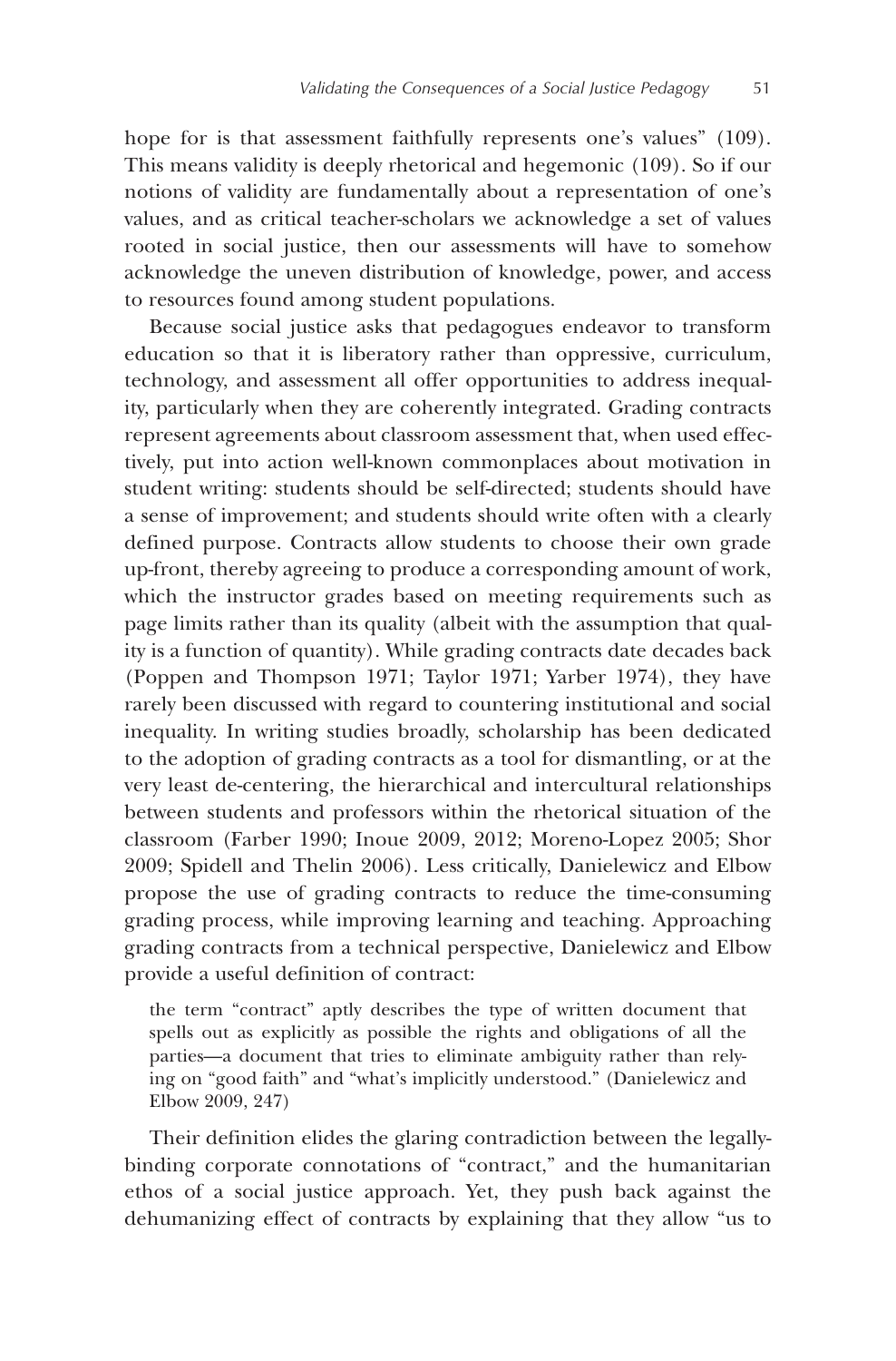present ourselves and our teaching authority more openly, humanly, and directly than most syllabi do" (253). The negative legal and capitalistic connotations of a contract also concern scholars such as Farber, Shor, Spidell, and Thelin who recognize contracts as agreements that reconstitute the asymmetrical relationship between student and teacher, and between individual students and the class as a whole. Whatever the terminology, however, the effectiveness of grading contracts should be evaluated up against the consequences for students, and in our case in particular, the intended and unintended consequences for instructors and students of color.

Contract grading has been shown to illuminate the privilege of students who resist this mode of assessment because of disrupted social power. For example, Spidell and Thelin (2006) equate student resistance to grading contracts as a form of elitism marked by "adherence to the status quo and little or no tolerance for those viewed as subservient or undeserving of the chance to better themselves. . . ." (44). Grading contracts can be challenging for both students and educators because institutionalized inequality is supported by systems of power that anesthetize students to their potential to transform their relationship with education and privilege. Yet Inoue's (2012) findings suggest ways in which grading contracts could undermine the expectations of privileged students accustomed to benefiting from institutionalized systems of power that uphold inequality (78–93). So rather than viewing student resistance to grading contracts negatively, critical pedagogy asserts that student resistance is a site to begin an inquiry into the ways in which students have internalized the dominant cultural narratives of grades, technologies, and instructors and, more particularly in our case, instructors of color. In applying concepts of consequential validity to the assessment site of grading contracts, our hope is that they work to both disrupt traditional exercises of privilege and advocate for the marginalized.

## **CONSEQUENTIAL VALIDITY INQUIRY MODELS FOR GRADING C O NTRACTS IN TECHNICAL COMMUNICATION PEDAGOGY**

Consequential validity as a framework is not about mainstreaming shared values, which is problematic, especially for systemically lesser privileged. Instead, it is about making course values explicit. In this case, consequential validity can make social justice values explicit in the course grading system so as teachers we can explicitly value equitable labor and processes, not privilege. Here our goal is to provide two models for developing and using grading contracts in technical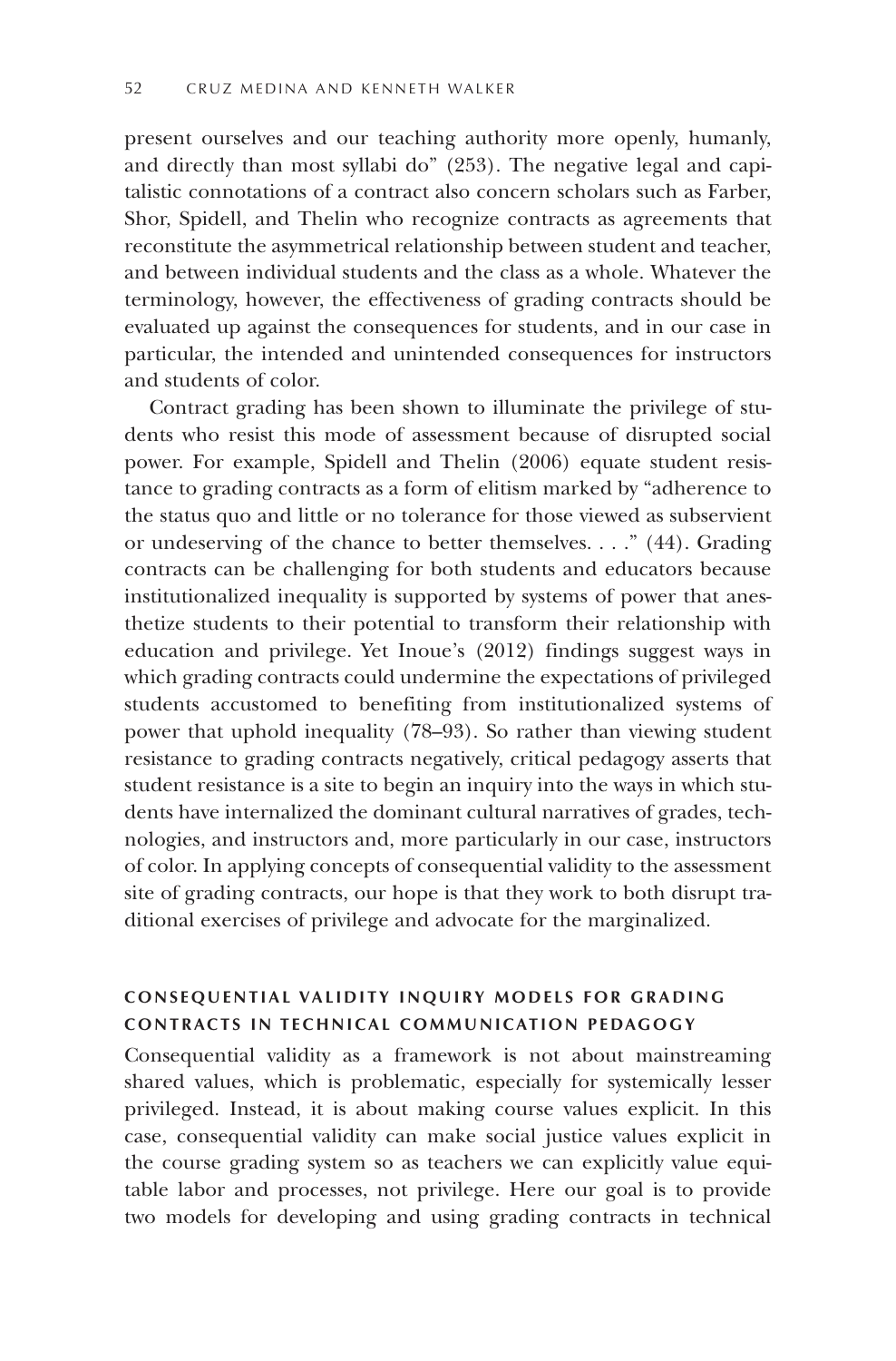communication pedagogy. Both models use consequential validity inquiries by attending to the ways in which student agencies, competencies, and performances are valued, and by aligning these performances with the values of social justice. In other words, despite the differences in these models, they both use grading contracts as course-level evaluation systems that open up conversations about explicit values and refocus our attention on potentiality of student-teacher interactions rather than the limited measures of what is observable or not at any one given time. But explicit values also open the space for student resistance—a key site for the interrogation of power relations.

## **M O DEL 1: CONSEQUENTIAL VALIDITY AND GRADING C O NTRACTS IN A DIGITAL WRITING COURSE**

Medina's experience began in Jerry Farber's *Teaching Literature* graduate seminar in 2003, where Farber employed grading contracts as outlined in his anthologized "Learning How to Teach: A Progress Report" (Corbett, Myers, and Tate 1999). Medina willingly fulfilled the requirements for an "A" that included more presentations and facilitations to the class, for which Farber handwrote feedback. Responding to Medina's presentation titled "I am a bad teacher" based on the year he taught third grade in Puntarenas, Costa Rica, Farber explained in his note that he had the "it" for teaching that could not be taught. Although Medina entered his class with decidedly less pedigree and experience than the other pre-teachers, Farber's feedback gave the confidence to Medina to further his professional development and eventual academic career.

As a Latino, Medina proved he did have "it" for teaching: awards, remarkable student reviews, and repeatedly teaching in a summer bridge program for underrepresented student populations. While pursuing his dissertation on Latin@ (Latino/a) student writing, Medina taught two digital writing courses wherein he used grading contracts to make his social justice pedagogical values more explicit, to teach students to recognize the difference between *deserving* and *earning* a grade, and to level the privileged access often associated with digital technologies. The levels of competencies with digital writing vary broadly, so consequential validity asks that educators attend to these varying competencies while creating space for student agency where less prepared students feel as confident about their ability to earn their chosen grade as more privileged students. Less prepared students excel alongside more prepared students because the course values the performance of the assignments rather than the hegemonic standards of the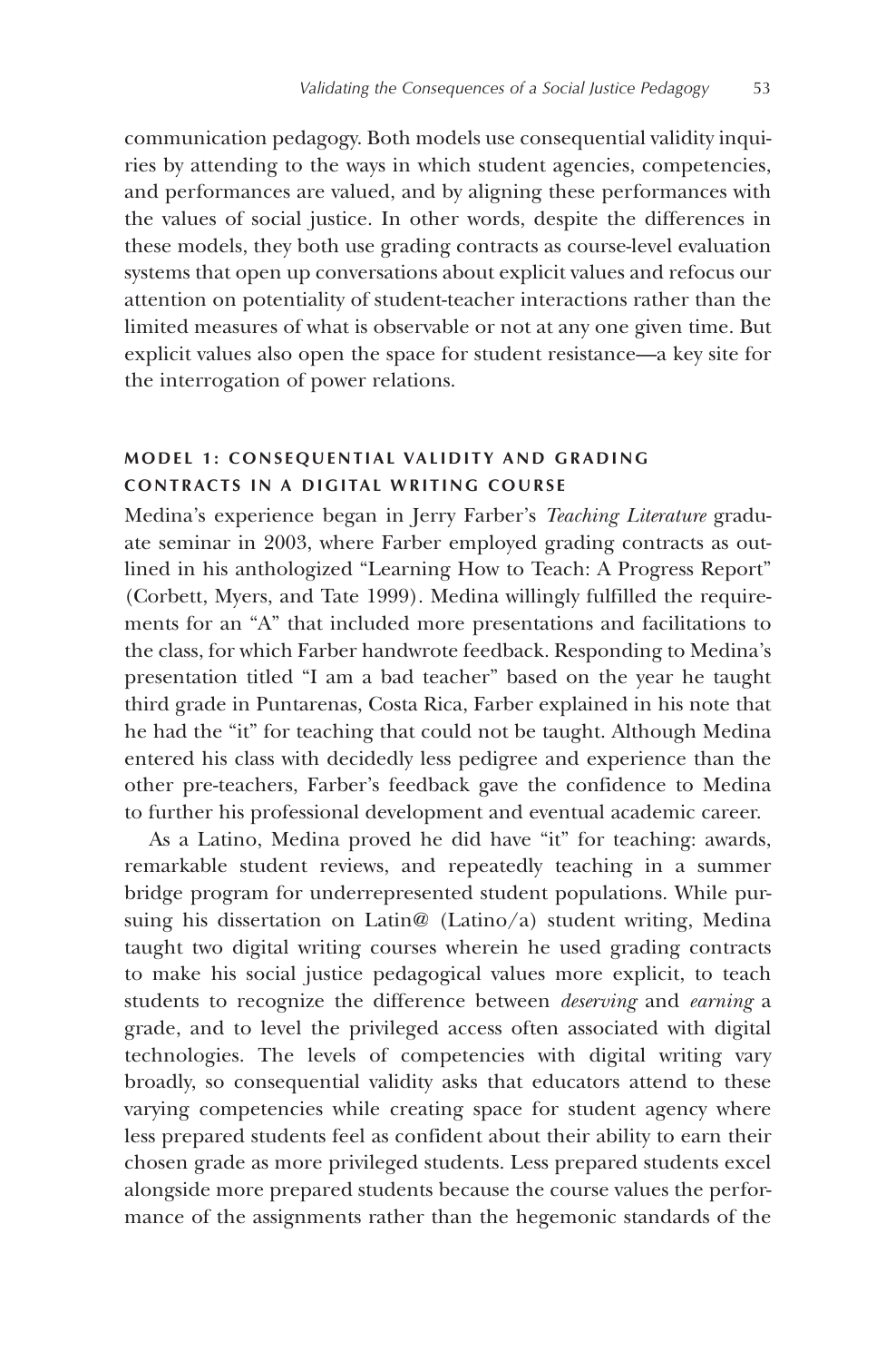Table 2.1. Grading Contract (Medina)

| In order to<br>earn an A,<br>you must<br>satisfactorily<br>complete the<br>following: | • Present Public Argument at English Department Event                                                                                                                                                                                                 |
|---------------------------------------------------------------------------------------|-------------------------------------------------------------------------------------------------------------------------------------------------------------------------------------------------------------------------------------------------------|
|                                                                                       | • Volunteer with a one page write-up about the event/organization                                                                                                                                                                                     |
|                                                                                       | • Upload Public Argument slideshow/video to YouTube and get 20<br>comments                                                                                                                                                                            |
|                                                                                       | • Present your research/public argument to the class with power point<br>presentation                                                                                                                                                                 |
|                                                                                       | • Blog that documents your research                                                                                                                                                                                                                   |
|                                                                                       | • 20 Tweets about class assignments, campus or community resources                                                                                                                                                                                    |
|                                                                                       | • 7–8 page Research Paper (6 Academic, 2 Popular Sources)                                                                                                                                                                                             |
|                                                                                       | • Research Proposal and Annotated Bibliography (6 Academic, 2 Popular<br>Sources)                                                                                                                                                                     |
|                                                                                       | • Read your research paper on webcam, upload to YouTube and send me<br>the link                                                                                                                                                                       |
|                                                                                       | • 4–5 page Rhetorical Analysis Paper, Reflective Essay, email textbook<br>author, online discussion posts and the online library tutorials                                                                                                            |
| In order to<br>earn a B,<br>you must<br>satisfactorily<br>complete the<br>following:  | • Upload Public Argument slideshow/video to YouTube and get 10 com-<br>ments (or) write a one page rhetorical analysis of a publication and<br>query letter that you plan to submit either a magazine article/short story<br>with proof of submission |
|                                                                                       | • Present your research/public argument to the class with power point<br>presentation                                                                                                                                                                 |
|                                                                                       | • At least 10 Tweets about class assignments or resources                                                                                                                                                                                             |
|                                                                                       | • 4 page Rhetorical Analysis Paper, 6-7 page Research Paper (4 Academic,<br>2 Popular Sources)                                                                                                                                                        |
|                                                                                       | • Research Proposal and Annotated Bibliography (4 Academic, 2 Popular<br>Sources)                                                                                                                                                                     |
|                                                                                       | • Reflective Essay, email textbook author, online discussion posts and the<br>online library tutorials                                                                                                                                                |
| In order to<br>earn a C,<br>you must<br>satisfactorily<br>complete the<br>following:  | • 3–4 page Rhetorical Analysis Paper, 6 page Research Paper (2 Academic,<br>4 Popular Sources)                                                                                                                                                        |
|                                                                                       | • Research Proposal with Annotated Bibliography (2 Academic, 4 Popular<br>Sources)                                                                                                                                                                    |
|                                                                                       | • Reflective Essay                                                                                                                                                                                                                                    |
|                                                                                       | • At least 5 productive Tweets, e-mail WPL author, online discussion posts<br>and library tutorials                                                                                                                                                   |
|                                                                                       | In order to earn a D grade, any of the above C requirements will not have<br>been completed, or unsatisfactorily completed, not accomplishing the goals<br>of the assignments or meeting the level of college writing.                                |
|                                                                                       | F grades will be earned by those students who fail to satisfactorily complete<br>more than one of the assignments in the C requirement. <sup>2</sup>                                                                                                  |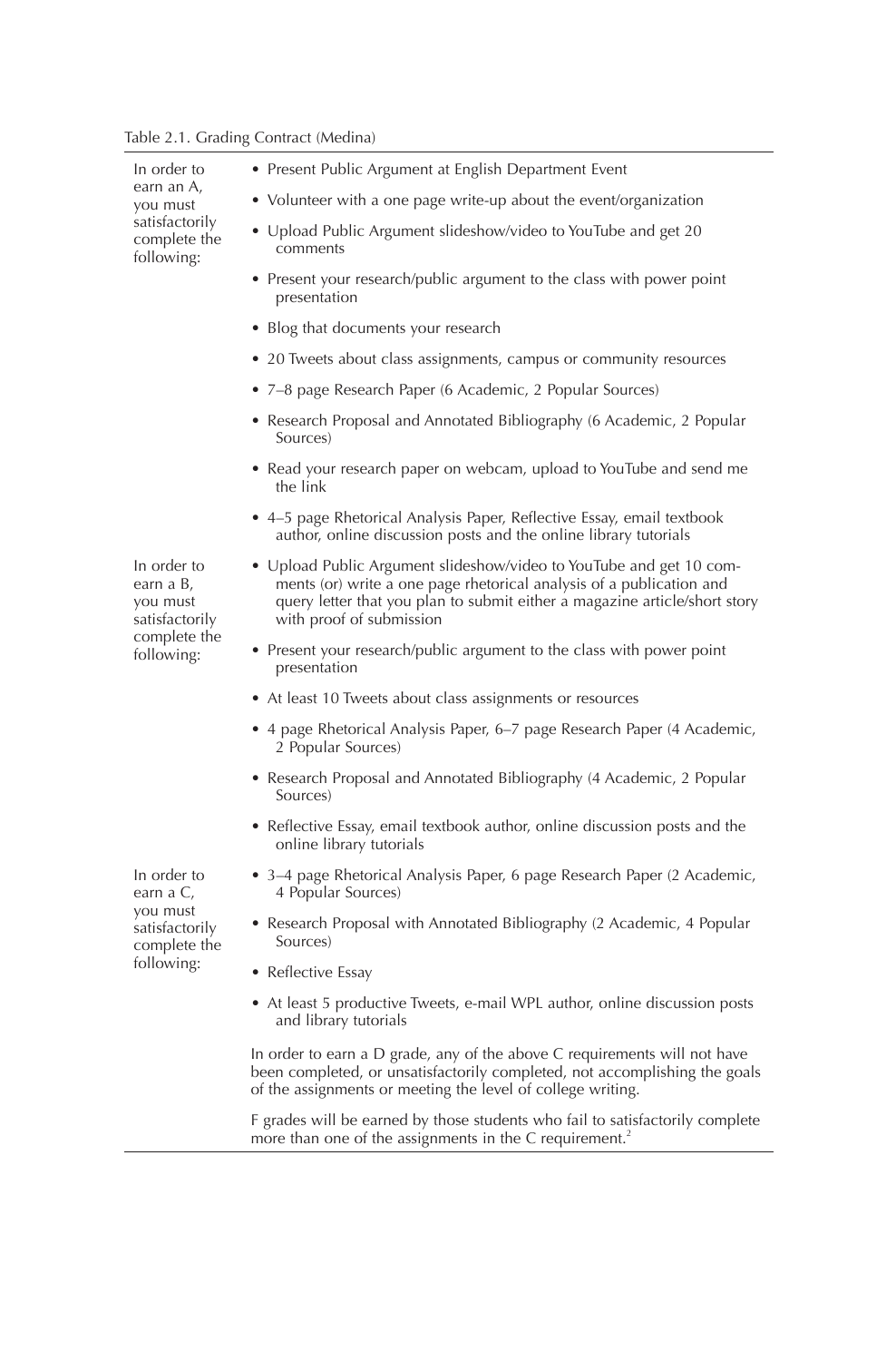institution that dictate quality in technology and writing. Access to technology continues to affect non-white populations at higher rates (Banks 2006; Monroe 2004), so courses that de-emphasize subjective concerns of quality in turn emphasize the agency of students previously limited by resources of time and technology rather than effort.

Medina designed the grading contract to attend to social justice pedagogy that emphasizes student agency and under-resourced students; however, the semester with the research assignment contract was the first that he experienced numerous formal complaints, lower than normal teacher-course evaluations, in addition to the resistance experienced across institutional and non-institutional student evaluations as he also experienced with the semester-long contract. The student agency as resistance directly commented on the use of the grading contract, and below we offer a sample of this student resistance from both inter and extra institutional sources such as teacher-course evaluations, written student responses, and comments on the popular website *Rate My Professor* (*RMP*) (Ritter 2008). Through an examination of student responses to grading contracts, we hope to demonstrate how they might be used as a site for consequential inquiry of a social justice pedagogy that attends to student agencies, competencies, and performances. If grading contracts are sites for blurring lines of authority, flattening hierarchies, encouraging experimentation, and rewarding excellence, then they have potential to frame student-teacher interactions as aligning with the values of social justice. These events inspired a necessary pause for reflective interrogation of this pedagogical practice that was designed to address student agency and unsettle cultural capital and privilege in the classroom.

### **S TUDENT REVIEWS**

The following table includes *RMP* posts for Medina that evaluate grading contracts from the perspective of students.

In responses on TCEs and *RMP*, students negotiated the ambiguity of how the course was assessed with their perception of the workload. A student who responded positively in the written TCEs still commented, "I think he grades fairly. The only con to the class was how much work was required in order to get an A in the class." The theme of workload resurfaced within a relatively positive evaluation of instructor effectiveness: "He grades you for effectiveness and does not pick you appart [*sic*]. He is very good because he grades you for all the effort you give and recognizes it," although the same student noted "some of the technology oriented stuff was tedious and unnecessary." A student majoring in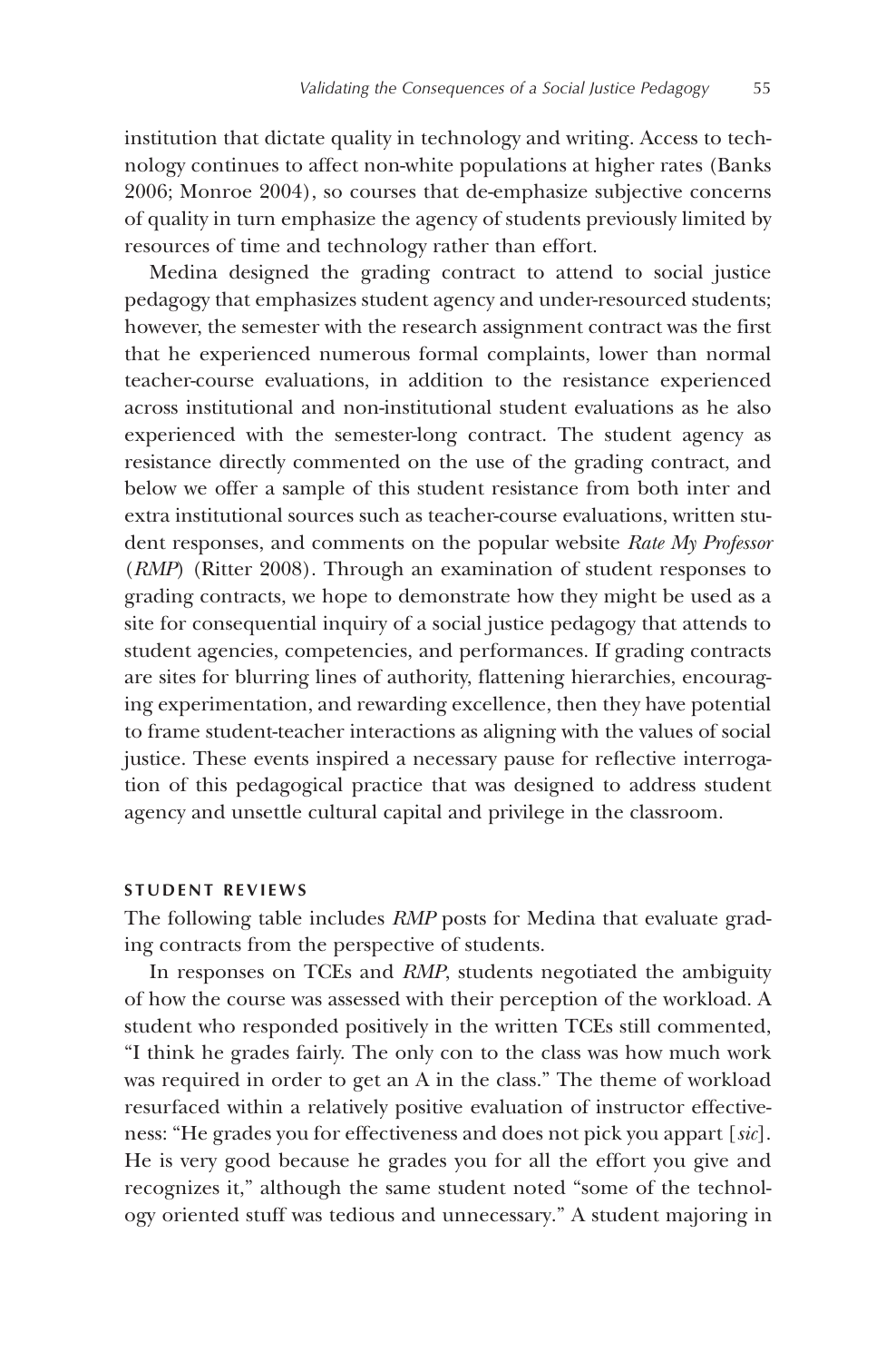education responded positively with: "Experienced a new way of learning and grading styles." Even within positive feedback, there are misgivings about the workload: "It was good. I felt that there was a little too much unnecessary work required but overall it was a good class and I learned a lot." In a voice similar to what we found on *RMP*, a student responds that the class overall was "Okay, too much b.s. work." Many of these responses on *RMP* and TCEs reflect the unsettling of rigid hegemonic beliefs that students hold about education and which social justice pedagogy can elicit; however, "[t]his unsettling state may have produced the student confusion and resentment" noted in the evaluations (Spidell and Thelin 2006, 54). Because students can feel unsettled by the requirements of grading contracts, to integrate consequential validity means to pose the requirements of projects as problems that they can grapple with and negotiate as a part of the process of understanding the goals and consequences of individual components of a project.

Clearly, students have been enculturated to view grades as a power exercise and so student resistance to grading contracts comes as no surprise—why would students ever think that an evaluation system termed "contract" and "grading" would ever be a site for them to exercise their agency? But here the dominant cultural narratives around grades stand in relation to dominant cultural narratives of technological mastery, and the dominant raced and gendered narratives often associated with instructors of color—the "cool," "hip," and "nice and funny guy" who uses "pop cultural references." So the bad reviews Medina received are a space to begin interrogating dominant views of race as they stand in relation to dominant views of grades as an exercise of power and of technology as a tool to master. As a visibly raced instructor, Medina is described by microaggressions, or discursive exchanges that belittle people of color, that weaken his credibility by positioning him as inferior (Yosso 2006). Many attributes describing Medina's personality are used to set up a critique for the explicit values he asserts in his class particularly the readings from authors of color and the thorough integration of technology in all assignments. In technical communication, Angela Haas argues that writers of color provide a necessary voice "to consider more deeply how race affects the ways in which technologies and documents are designed and used, how national and political values can inspire users to transform the work of technologies beyond their designed intent, and how non-Western cultures use and produce with Western and non-Western technologies differently than Westerners do" (281). The inclusion of such texts could have led some respondents to remark on the non-normative nature of his class, as with the comment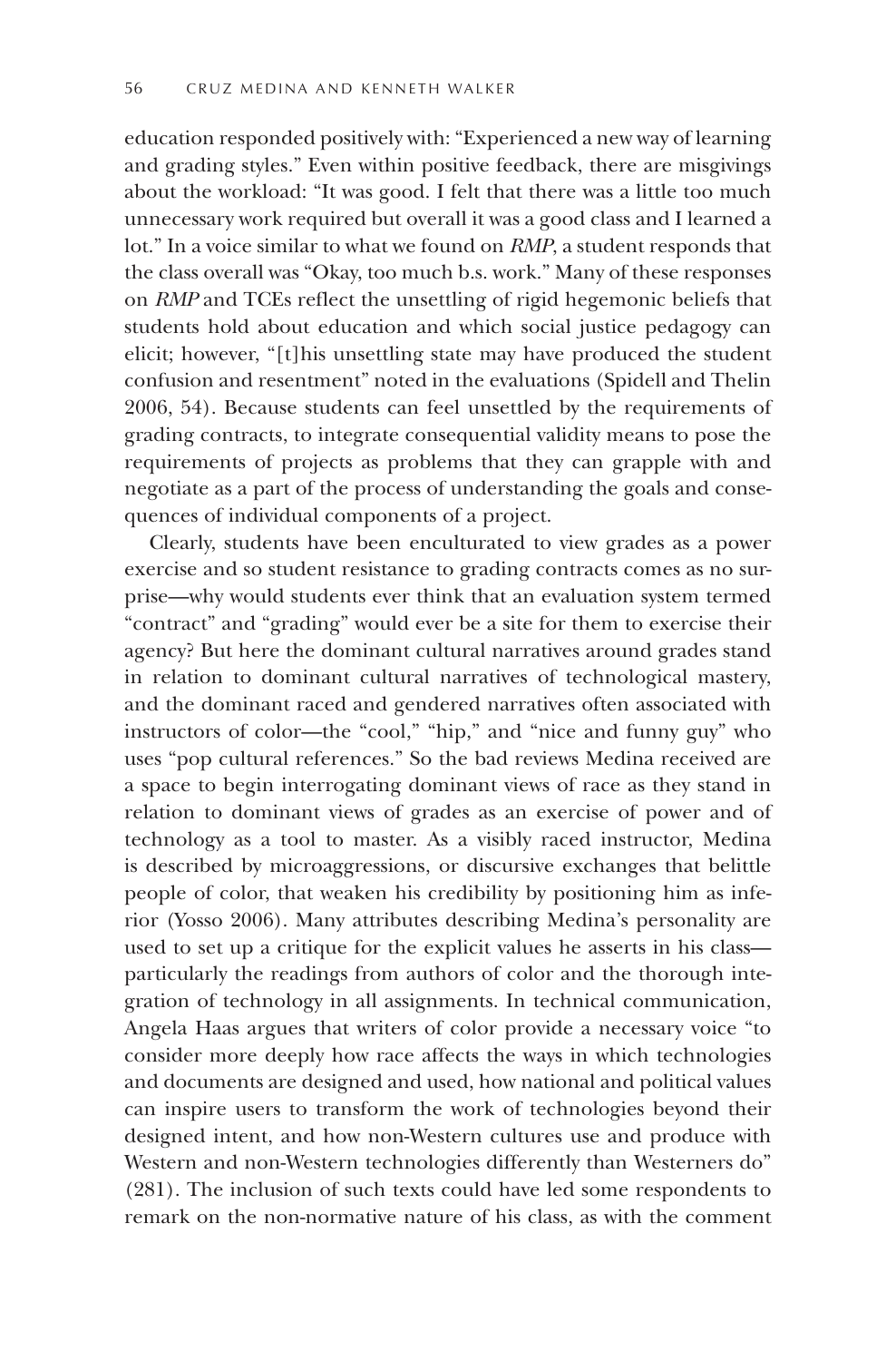#### Table 2.2. *Rate My Professor* Comments (http://www.ratemyprofessors.com/ShowRatings.jsp?tid=1235167)

#### *Post-Semester-Long Grading Contract*

#### Poster 1

He conducts class on a "choose your own grade" basis, in which the syllabus lays out a list of assignments for each letter grade, and the students decide what they want to literally "earn." He is quirky and eccentric, all the better for making lessons memorable. However, he tends to be too friendly, even with the disrespectful asshats in class.

#### Poster<sub>2</sub>

Literally is the chillest teacher at [University X]. You choose the grade you want and deserve and he ends up giving it to you if you prove it to him.

#### *Post-Research Assignment Grading Contract*

#### Poster 1

He's a nice guy, but his class can be frustrating. All my friends [. . .] that are in [this course] have less homework and their essays don't have to be as long as his. While pick your own grade sounds good, the requirement for an A are quite extensive. Certainly different than the average English class.

#### Poster 2

Fun guy really nice however the papers require 8 sources 6 of which are [sic] acedemic. Too much work for [this course]. This is like a upper division research class.

#### Poster 3

For pick your own grade I picked A. Here's what I had to do. 1) 7–8 pages 2) 8 academic sources 3) read out loud and record onto youtube 4) Annotated BIB 5) citations 6) Presentation 7) 8 minimal blogs this is for ONE paper! Find another teacher its [a] ridiculous amount of work for that.

#### Poster 4

Nice and funny guy, but he goes over the top with the essays he assigns. 7–8 pages, 6 academic and 2 popular source annotated bib. Digital story for Public Assignment. This is too much work for [this class]. DO NOT TAKE HIS CLASS.

#### Poster 5

The best English teacher at [University X] and the coolest professor you'll ever meet. He uses pop culture references when explaining rhetorical analysis. The workload is very reasonable and he basically let us choose our grade for one of the essay's. He is an easy grader and is always there if you need help. I actually enjoyed going to class!!

that expressed that his course is "certainly different from the average." However, the inclusion of scholars who address issues such as race in technical communication help make visible the assumption that writers and audiences are accurately represented by a white, middle-class voice (Medina 2014).

Because the association between an instructor of color, grading as an exercise of power, and technological mastery cannot be separated, student resistance is most clearly found in resistance to the contract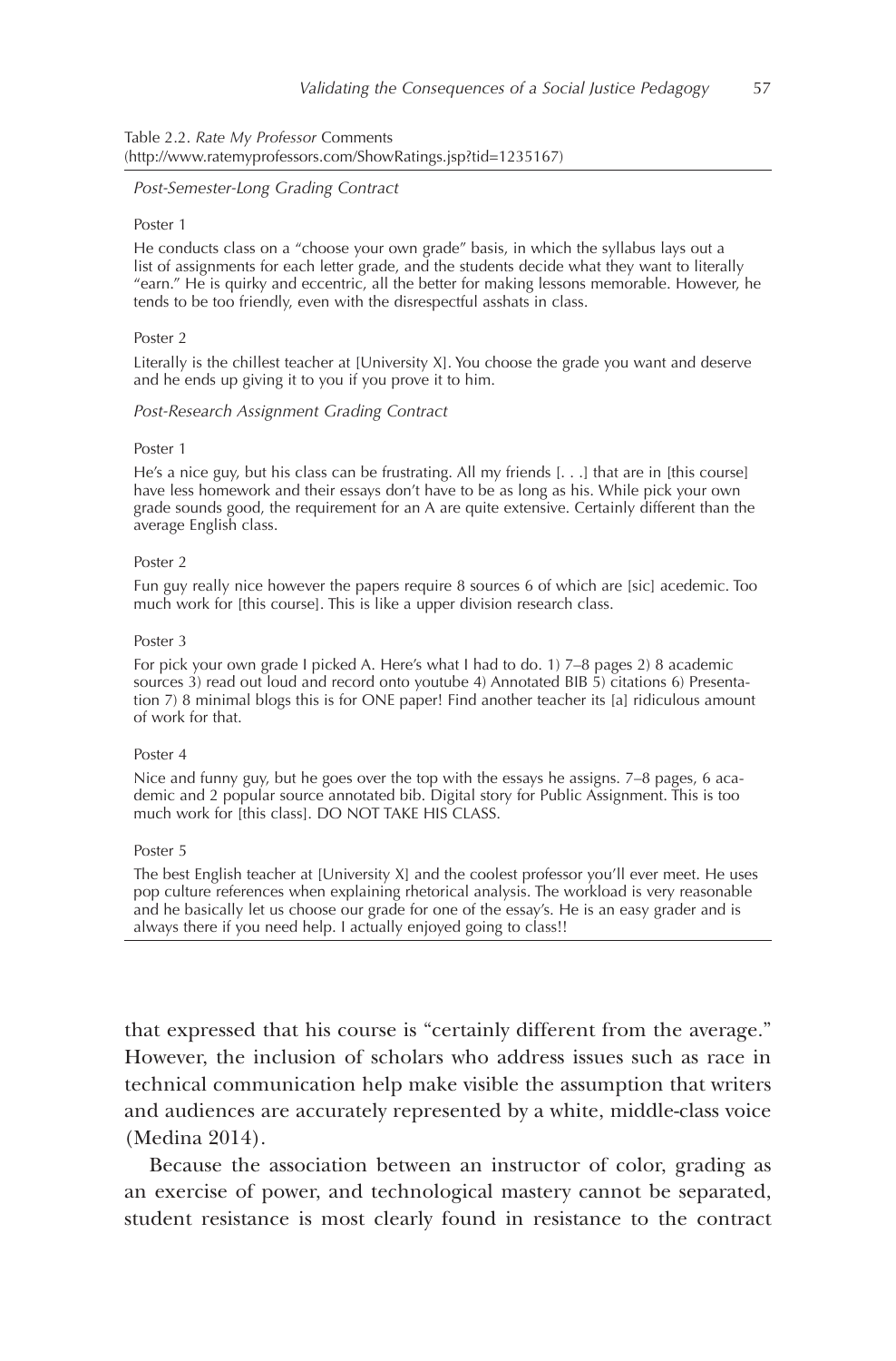itself—at least initially viewed as "a huge joke"—and to the "tedious and unnecessary" workload or the "way too much b.s. work" comments in relation to the course's technological orientation. However, the privilege of students can also be detected in the below average ratings for "Usefulness of outside assignments" and "Usefulness of course materials," which does not simply critique the numerous exercises students could perform; rather, the dismissive nature of the course material hints at how students value texts by writers of color who discussed policy such as affirmative action and bilingual education. Students resist what Haas and Scott advocate in terms of integrating critical issues at the core of the curriculum and critically examining the documents and technologies that assume and ascribe certain levels of privilege to the construction of students as the intended audiences (Haas 2012; Scott 2004). Even still, to obviate concerns over usefulness, consequential validity in the use of grading contracts requires the necessary negotiation or Freirian dialogue that avoids re-instantiating oppressive curricula through critical pedagogy.

Medina's tale is emblematic and latent for technical communication in terms of race and pedagogies using digital technologies. Gesturing to grading contracts in and of themselves is not emancipatory and justified. Instead, those values have to be found in the process orientation toward the goals, outcomes, and the kinds of reflective potentialities we frame for our students. Potentially what the grading contract affords is an explicit conversation about the values associated with the goals of a social justice-inflected pedagogy. What is socially just will be found in the process of producing quality writing in relationship to the kinds of assignments typical of technical communication curricula.

## **M O DEL 2: CONSEQUENTIAL VALIDITY AND GRADING C O NTRACTS IN TECHNICAL COMMUNICATION SERVICE LEARNING REDESIGN PROJECTS**

Designing grading contracts through the frameworks of consequential validity provides one way to integrate critical evaluations into service learning pedagogy in order to preempt co-optation by hyperpragmatic forces (Matthews and Zimmerman 1999; Sapp and Crabtree 2002; Scott 2004; Turnley 2007; Youngblood and Mackiewicz 2013). Walker's experience began in an introductory technical communication course that integrated social justice and a service learning project, particularly at the site grading contracts. For Walker, the fundamental question for using consequential validity in the design of the grading contract was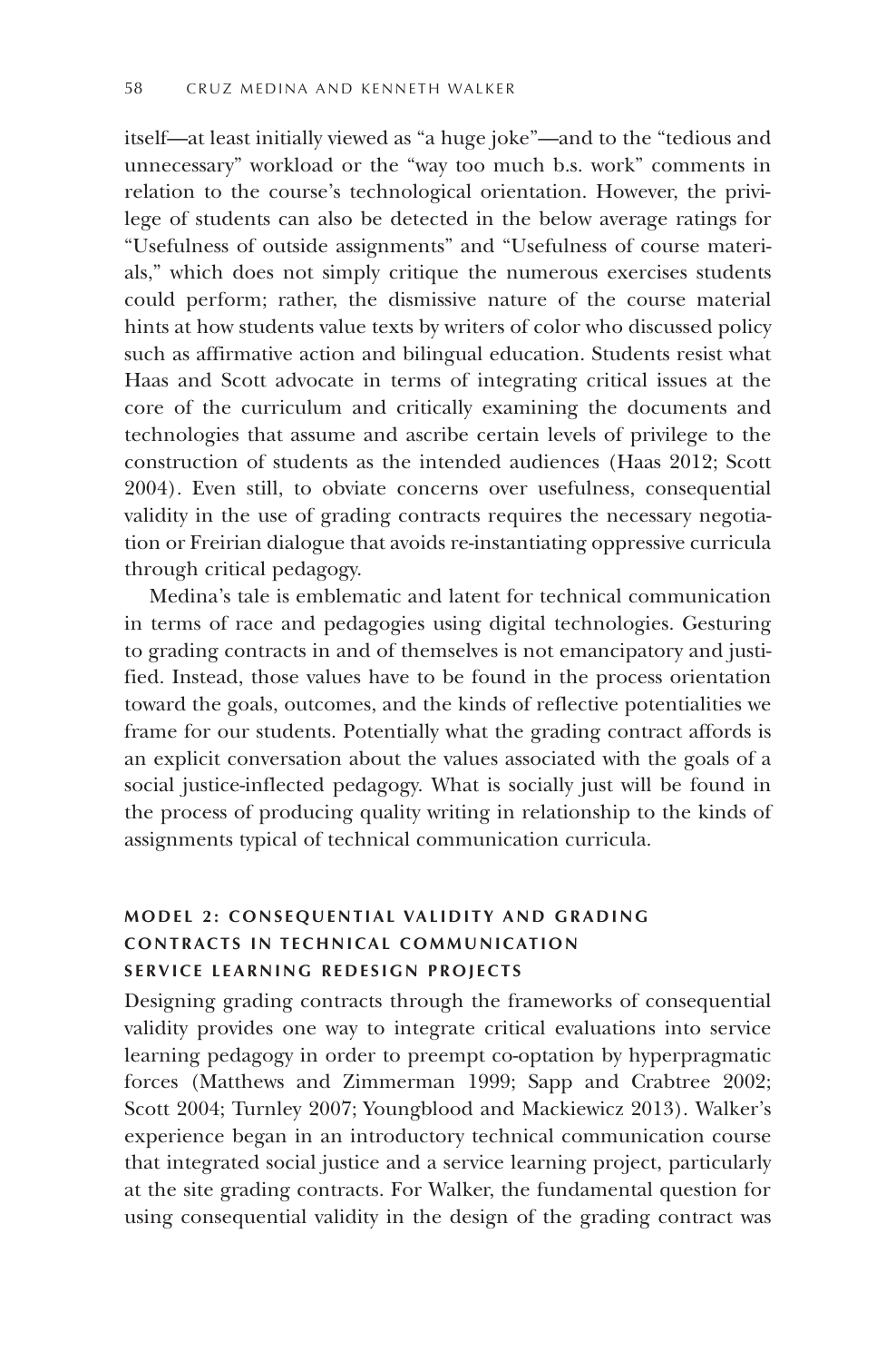what kinds of agencies, competencies, and performances do I value, and how can these align with the values of social justice to advocate for the socially, politically, and/or culturally under-resourced? With this framing, Walker's grading contract was designed to align social justice values with course assessments of complex and collaborative projects.

The key elements of Walker's redesign project are that it challenges students to establish a relationship with a community partner who identifies with social justice values (developing this relationship either on their own or through the instructor's contacts) and to negotiate a technical redesign project that is needed by the community partner and is manageable for a collaborative student project in under two months.<sup>3</sup> Walker designed the grading contract for this assignment as a substantial portion of the entire course grade (30% in this case). Once student teams secure a community partner and are given the grading contract, they are tasked with discussing their commitment to the project and choosing their own grade. As you can see from table 2.3, this approach allows the instructor to foreground the values upon which grades will be negotiated—equitable collaboration, team initiative, just relationships, attention to process, embodied experience, and usability. Thus, a few of the standard commonplaces of privilege, such as individual effort and cultural capital, are recontextualized within a framework that values relations, processes, and collaboration in addition to labor. The discussion of course grade creates the space to negotiate workload as a function of the consequences that they choose or contract. In this assignment design, social justice values are embedded into the community-based projects and into the evaluation process based on consequential validity—students must work equitably, fairly, and collaboratively among themselves and with community partners in order to achieve the highest grades.<sup>4</sup>

The projects that students in Walker's class produced are emblematic of the kinds of community-based social justice projects that have the potential to encourage and/or complicate student understandings of social justice issues beyond the classroom and in community relationships. For example, one team worked with the Arizona Superior Court to develop, design, and user-test a screencast to assist those seeking to file for a divorce without an attorney. Because racial and ethnic minority women make up the largest percentage of this group, the student team had to maintain a relationship with the court to carefully consider how their information design and delivery could best serve this underresourced group. Not only did the team work equitably together to produce a quality product, but the reflective evaluation component of the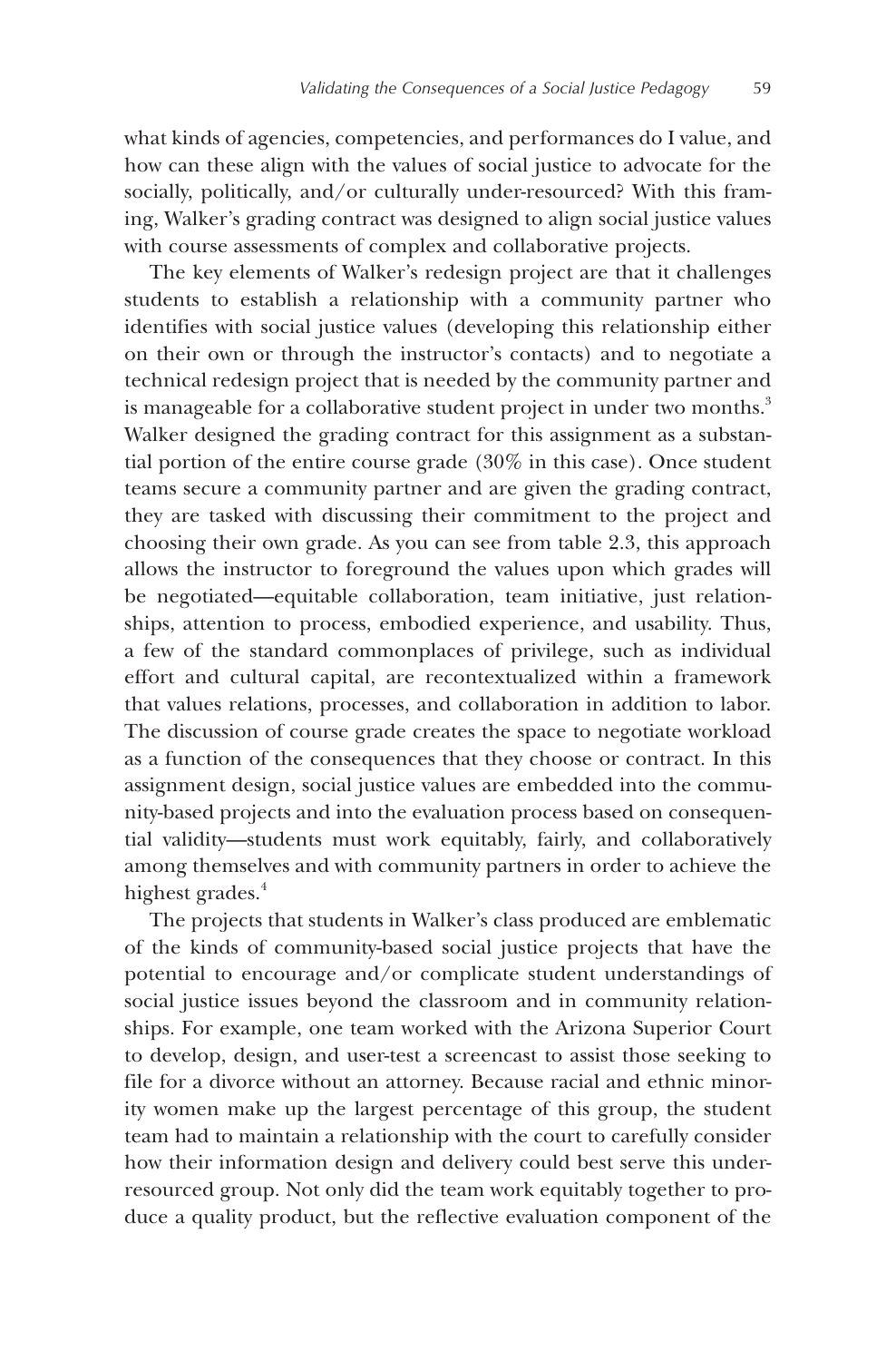grading contract allowed the student team to consider how the process of the project led all of us to consider more carefully the kinds of structural changes necessary to serve this population. While the goals and outcomes of the project were successful and encouraging, the reflective potentials of the project complicated any simple notions of effective social justice pedagogy. Instead, we all reflected on how even successful socially-justice community projects revealed further systemic inequalities that these kinds of projects are unable to address.

Other projects in the course showed that the majority of student teams were able to use the grading contract as a reference point for working collaboratively and equitably on projects with either explicit or implicit possibilities for social justice work. For example, another project developed a proto website for the Yavapai Health Clinic, thus allowing this team to consider, along with the community partner, how information design and delivery might both reflect indigenous knowledge and promote access to health services. Other projects had more implicit ties to social justice possibilities. One group redesigned the brochure for a local farm seeking to advertise to Co-op shoppers. They reflected that access to low-cost and high-quality local food is a pressing issue for social justice that their technical documentation helped facilitate. Another group worked with a local nonprofit to redesign a homeowner's guide on how to install a DIY storm water storage system at home. This team reflected that storm water storage has the potential to connect a scarce resource to resource-scarce populations. Beyond the range of these more tangible outcomes, Walker and his students found the grading contract usefully made the values embedded in the process of social justice pedagogy more explicit and therefore it was more clear which groups were more or less successful in both the process and products of a socially just-infused redesign project.

Used in these ways, grading contracts make the values of social justice explicit within the processes of service-learning projects, and this has potential to destabilize some of the privileges students have when entering the course. Using the grading contract to collaboratively reflect on the process and to provide the community partner an opportunity to reflect and assess the teams' redesign work results in much more than a grade. At best, the consequences lead to deep reflection on the role of technical communication in community-based social justice projects and the processes used to successfully complete them. Still, an important consideration when working with traditionally marginalized populations is to avoid promising too much, so that failed student collaborations become little more than another stage in the continuum of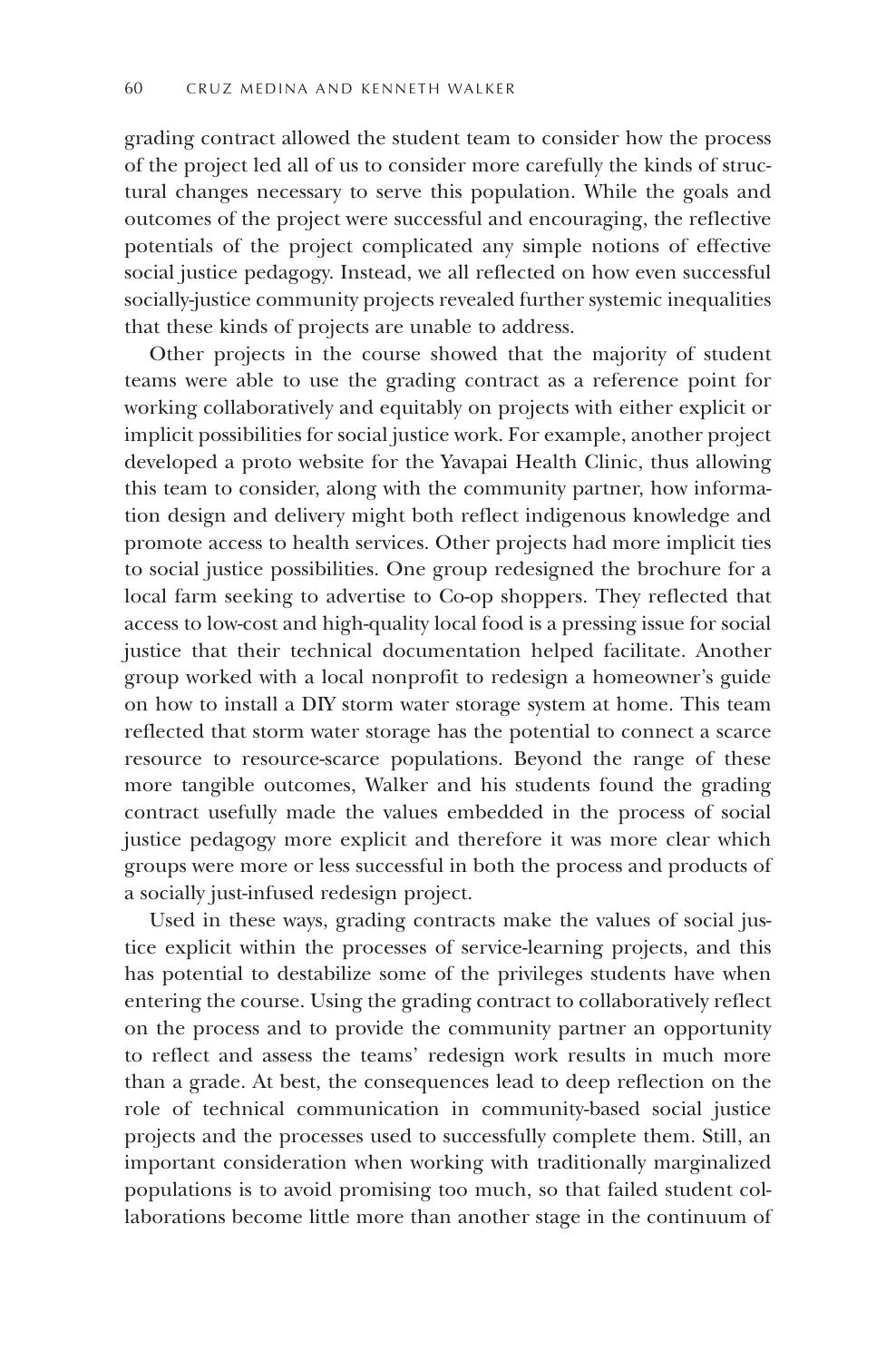| Table 2.3. Grading Contract (Walker): Collaborative Service-Learning Redesign Project |  |  |  |
|---------------------------------------------------------------------------------------|--|--|--|
|---------------------------------------------------------------------------------------|--|--|--|

| In order to earn<br>an A, you must<br>satisfactorily<br>complete the<br>following: | • Using the instructor's list, or on your own, make contact through an email<br>of inquiry with one community partner who identifies with social justice<br>values, and set up a meeting to negotiate an appropriate project scope.                                                                                                                                    |
|------------------------------------------------------------------------------------|------------------------------------------------------------------------------------------------------------------------------------------------------------------------------------------------------------------------------------------------------------------------------------------------------------------------------------------------------------------------|
|                                                                                    | • Electronic introduction of instructor to the community partner, which<br>includes discussion of the project's scope. Use of partner's feedback<br>required for contracting group's grade.                                                                                                                                                                            |
|                                                                                    | • Collaboratively develop a redesign project proposal that includes a part-<br>ner description, a needs analysis, a discussion of possible document<br>designs, a justification for the selected design, and an appendix with a<br>storyboard/design template and style guide.                                                                                         |
|                                                                                    | • Collaboratively design, user test, and integrate technical documentation<br>into a community partner's workplace.                                                                                                                                                                                                                                                    |
|                                                                                    | • Prepare a team presentation that introduces your community partner,<br>reports on your redesign project and the results of your usability test-<br>ing, identifies the social justice element of your work with the com-<br>munity partner, and draws conclusions for students who might conduct<br>similar projects in the future.                                  |
|                                                                                    | • Work equally and collaboratively as a team to fairly distribute the work-<br>load, and appropriately use each individual's skills to design the best<br>documentation.                                                                                                                                                                                               |
|                                                                                    | • Collaboratively compose an email, with your instructor cc'ed, thanking<br>your community partner, offering a reflective evaluation on your partner-<br>ship and the product you designed and, using these negotiating points,<br>make a case for why your group deserves the grade you decide on.                                                                    |
| In order to earn<br>a B, you must<br>satisfactorily<br>complete the                | • Using the instructors list, or on your own, make contact through an<br>email of inquiry with one community partner who identifies with<br>social justice values and set up a meeting to negotiate an appropriate<br>project scope.                                                                                                                                   |
| tollowing:                                                                         | • Send an email introducing your instructor to the community partner so<br>that we may negotiate the scope of your redesign project and use your<br>partner's feedback when negotiating your group's grade.                                                                                                                                                            |
|                                                                                    | • Collaboratively develop a redesign project proposal that includes a part-<br>ner description, a needs analysis, a discussion of possible document<br>designs, a justification for the selected design and an appendix with a<br>storyboard/design template (NO STYLE GUIDE).                                                                                         |
|                                                                                    | • Collaboratively design, user test, and integrate technical documentation<br>into a community partner's workplace (FEWER REQUIREMENTS FOR<br>USER TEST).                                                                                                                                                                                                              |
|                                                                                    | • Work collaboratively as a team to distribute the workload, and appropri-<br>ately use each individual's skills to design the best documentation and<br>establish a professional relationship with a community organization<br>(NOT NECESSARILY EQUALLY OR FAIRLY).                                                                                                   |
|                                                                                    | • Prepare a team presentation with visuals that introduces your commu-<br>nity partner, reports on your redesign project and the results of your<br>usability testing, identifies the social justice element of your work with<br>the community partner, and draws conclusions for students who might<br>conduct similar projects with similar partners in the future. |
|                                                                                    | • Collaboratively compose an email, with your instructor cc'ed, thanking<br>your community partner, offering a reflective evaluation on your partner-<br>ship and the product you designed and, using these negotiating points,<br>make a case for why your group deserves the grade you decide on.                                                                    |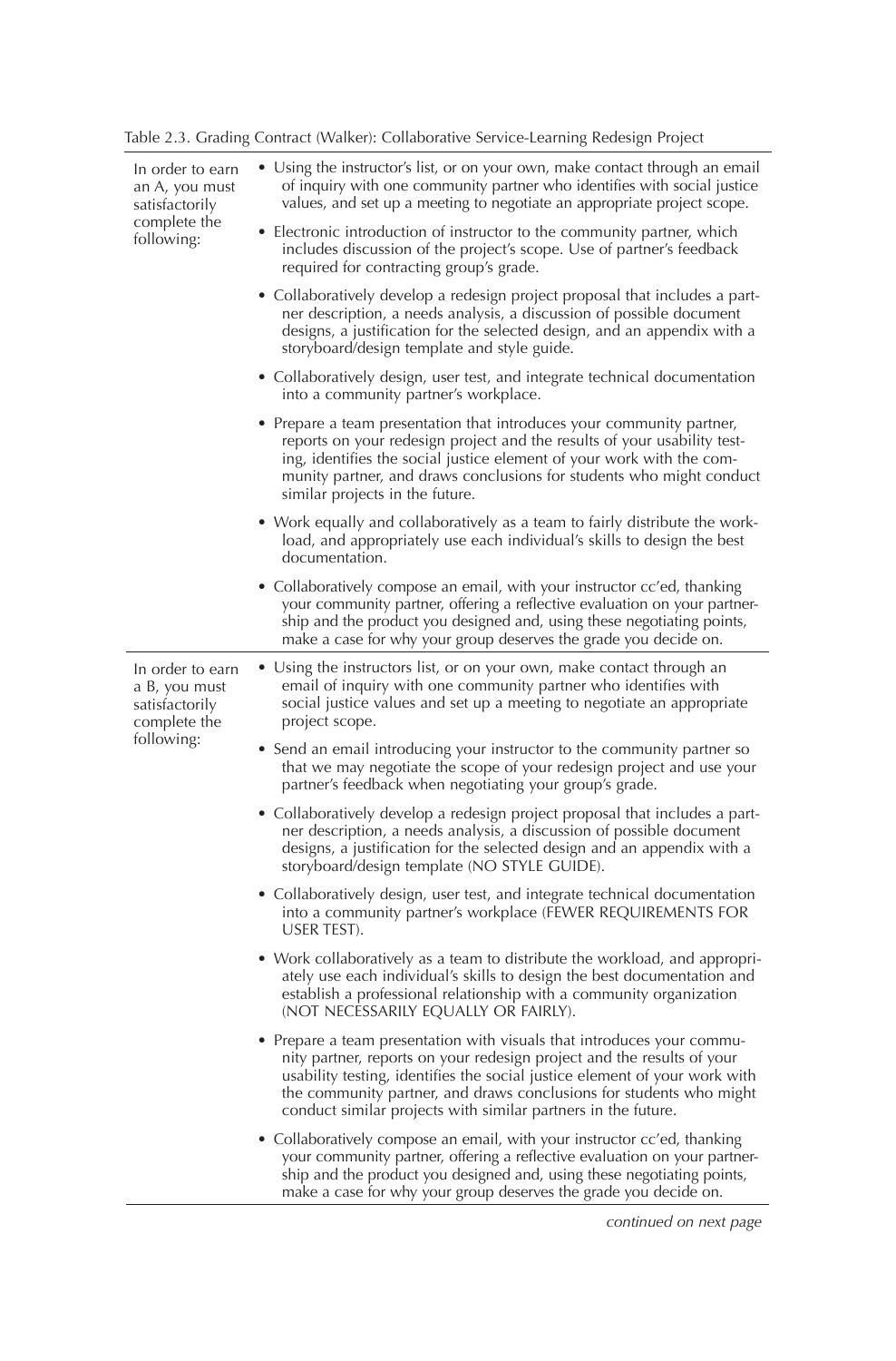| In order to earn<br>a C, you must<br>satisfactorily<br>complete the<br>following: | • Using the instructors list or through simulation, make contact through<br>an email of inquiry with one community partner who identifies with<br>social justice values and set up a meeting to negotiate an appropriate<br>scope for the redesign project (POTENITAL FOR SIMULATION).                   |
|-----------------------------------------------------------------------------------|----------------------------------------------------------------------------------------------------------------------------------------------------------------------------------------------------------------------------------------------------------------------------------------------------------|
|                                                                                   | • Send an email introducing your instructor to the community partner so<br>that we may negotiate the scope of your redesign project and use your<br>partner's feedback when negotiating your group's grade.                                                                                              |
|                                                                                   | • Collaboratively develop a redesign project proposal that includes a part-<br>ner description, a needs analysis, a discussion of possible document<br>designs, and a justification for the selected design (NO STYLE GUIDE;<br>NO DRAFTS OR TEMPLATES).                                                 |
|                                                                                   | • Collaboratively design, user test, and simulate the integration of techni-<br>cal documentation into a community partner's workplace (FEWER<br>REQUIREMENTS FOR USER TEST).                                                                                                                            |
|                                                                                   | • Work collaboratively as a team to distribute the workload, and appro-<br>priately use each individual's skills to design the best documentation<br>(NOT NECESSARILY EQUALLY OR FAIRLY; NO RELATIONSHIP).                                                                                               |
|                                                                                   | • Prepare a group presentation with visuals that introduces your com-<br>munity partner, reports on your redesign project and identifies the<br>social justice element of your work, and draws conclusions for stu-<br>dents who might conduct similar projects in the future (LIGHTER<br>REQUIREMENTS). |
|                                                                                   | • Collaboratively compose an email, with your instructor cc'ed, thanking<br>your community partner, offering a reflective evaluation on the product<br>you designed and, using these negotiating points, make a case for why<br>your group deserves the grade you decide on.                             |
| In order to earn<br>a D, you must<br>satisfactorily                               | • Through simulation make contact through an email of inquiry with one<br>community partner who identifies with social justice values (ONLY<br>SIMULATION).                                                                                                                                              |
| complete the<br>following:                                                        | • Send an email introducing your instructor to the community partner so<br>that we may negotiate the scope of your redesign project (NO PART-<br>NER RELATIONSHIP).                                                                                                                                      |
|                                                                                   | • Collaboratively develop a redesign project proposal that includes a part-<br>ner description, a needs analysis, a discussion of possible document<br>designs, a justification for the selected design (NO STYLE GUIDE; NO<br>DRAFTS OR TEMPLATES).                                                     |
|                                                                                   | • Collaboratively design and implement technical documentation into a<br>community partner's workplace (NOT NECESSARILY SUCCESSFUL;<br>NO USER TESTING).                                                                                                                                                 |
|                                                                                   | • Work collaboratively as a team to distribute the workload, and appro-<br>priately use each individual's skills to design the best documentation<br>(NOT NECESSARILY EQUALLY OR FAIRLY; NO RELATIONSHIP; NO<br>PRESENTATION).                                                                           |
|                                                                                   | • Collaboratively compose an email, with your instructor cc'ed, thanking<br>your community partner, offering a reflective evaluation on the product<br>you designed and, using these negotiating points, make a case for why<br>your group deserves the grade you decide on.                             |

F grades will be earned by those students who fail to satisfactorily complete more than one of the assignments in the D requirement.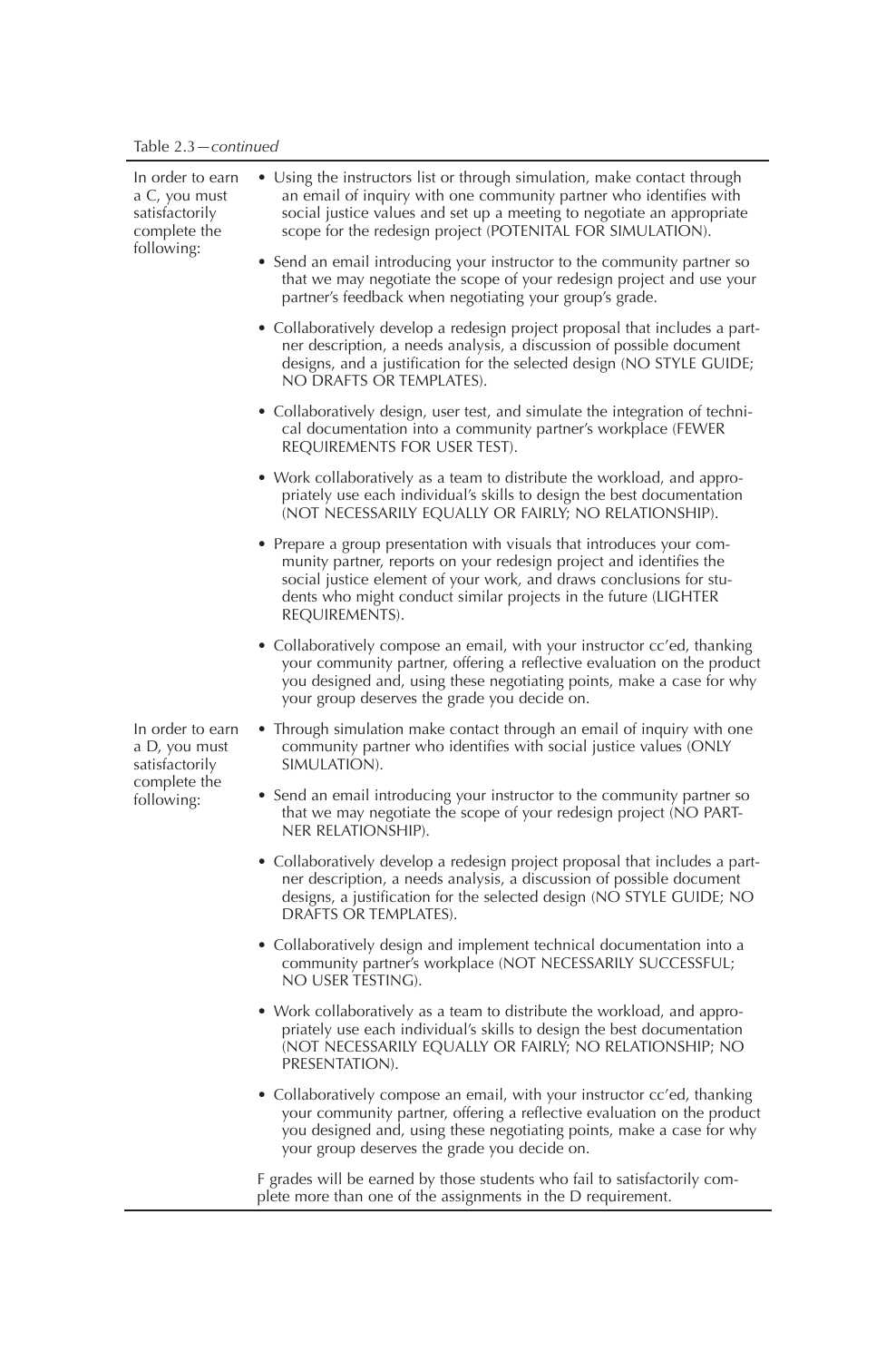hegemonic institutions shirking responsibilities with these groups. It is in the ability of the instructor and the students to be flexible with the contingencies of each project and to be in constant contact with the team and the community partner that holds the most promise for realizing just consequences in these projects.

## **CONCLUSION: THE POTENTIALS AND LIMITS OF CONSEQUENCES IN SOCIAL JUSTICE PEDAGOGY**

In this chapter we have sought to further the influence of cultural, racial, and social justice theories in technical communication by providing models that contribute to critical practices in course-based assessments. Grading contracts have rarely been discussed with regard to countering institutional and social inequality. By acknowledging the fundamentally rhetorical nature of validity, and by integrating social justice values into our course-based assessments, these models begin the work of acknowledging and correcting for the uneven distribution of knowledge, power, and access to resources found among student populations. The intended and unintended consequences of our pedagogies for systemically marginalized students matter. Using explicit social justice values in our course evaluation systems is one way technical communication instructors can better attend to these consequences for these students. At the programmatic-level, future research might study how consequential validity can help negotiate the inherent tension between programmatic coherence and student potentiality (Gallagher 2012). At the classroom-level, consequential validity leaves us with questions that appear during the process of teaching and aspiring to a critical consciousness: how do educators respond to the racialized social dynamics in our technical communication classrooms that allow entitled white students to continue to perform their privilege, partly by challenging the decisions of an instructor of color, as they might with female, queer, working-class, or disabled instructors? How might these instructors critically rearticulate privilege to support a more just and more equitable distribution of knowledge, power, and access?

It is problematic to assume that a single class can provoke critical consciousness for all students about the many issues impacted by institutional inequality. In chapter 7 of this collection, Marcos Del Hierro conversely problematizes the guiding principle that education serves to civilize poor populations who have been described as "barbarians" in Open Admissions institutions (Horner 1996). Del Hierro warns that the enduring assumption that "the educational process converts young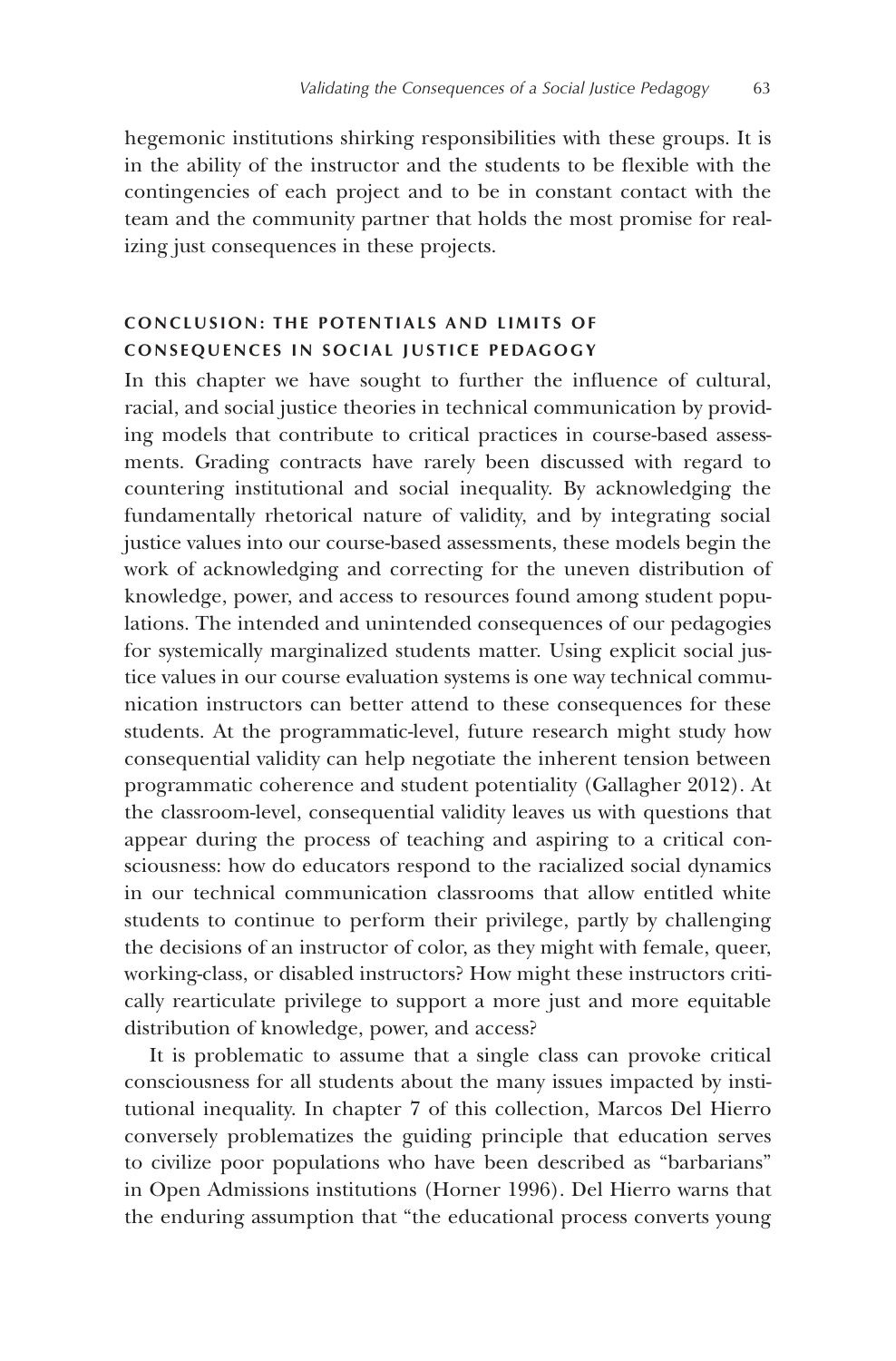people from wild and misbehaved children into educated and refined citizens has dangerous consequences for non-white students" (174). Our attention to grading contracts underscores a pedagogical change that actively undermines the privilege that normalizes assumptions about underrepresented and under-resourced students and communities. We can neither be afraid nor actively avoid pushback from students when assignments and practices highlight the equitable distribution of labor in groups and for individual students.

Scholarly attention to grading contracts no doubt persists because instructors remain skeptical of the validity of a traditional grading system. The field of technical communication should recognize this exigency because of the growing body of scholarship highlighting why social justice matters with regard to students, educators, businesses, nonprofit organizations, and the environment. Grading contracts offer a system that possesses the potential to make grades more transparent to students; however, grading contracts potentially carry with them misgivings about workload and resentment because of what some students expect because of accrued cultural capital. To still advocate for grading contracts as tools that effect change, we should note that *RMP* posts should be seen as a call to forefront issues of workload, which can be an outcome of valuing labor above privilege. Likewise, the conflicted perspectives on the difficulty of a class as a result of social justice curricula reflect the very same conflict that instructors experience when deciding what and how to challenge students to become critical of the intended outcomes of their writing. While it is certainly true that the race of students can impact the efficacy of grading contracts (Inoue 2012), Medina's experiences as an instructor of color in predominantly white classrooms suggests the reverse: the race of the instructor can also impact the efficacy of grading contracts and lead to messy consequences for the instructor.

As our opening example of Tucson High School's Mexican American Studies Program suggests, if critical educators mean to overturn the contents of privilege's invisible knapsack (McIntosh 1989), then we must be prepared for the mess of sorting it out. Consequential validity provides a framework for making course values explicit, but the decisions and approaches to integrate social justice into classroom curriculum remain rhetorical in that institutional context. Student population, instructor positionality, and departmental support should all be factored into the decision-making that can affect how an instructor is viewed by their students, future students, colleagues, and future hiring committees. Our hope is that by attending to notions of consequential validity, critical pedagogues can disrupt the exercise of privilege and advocate for the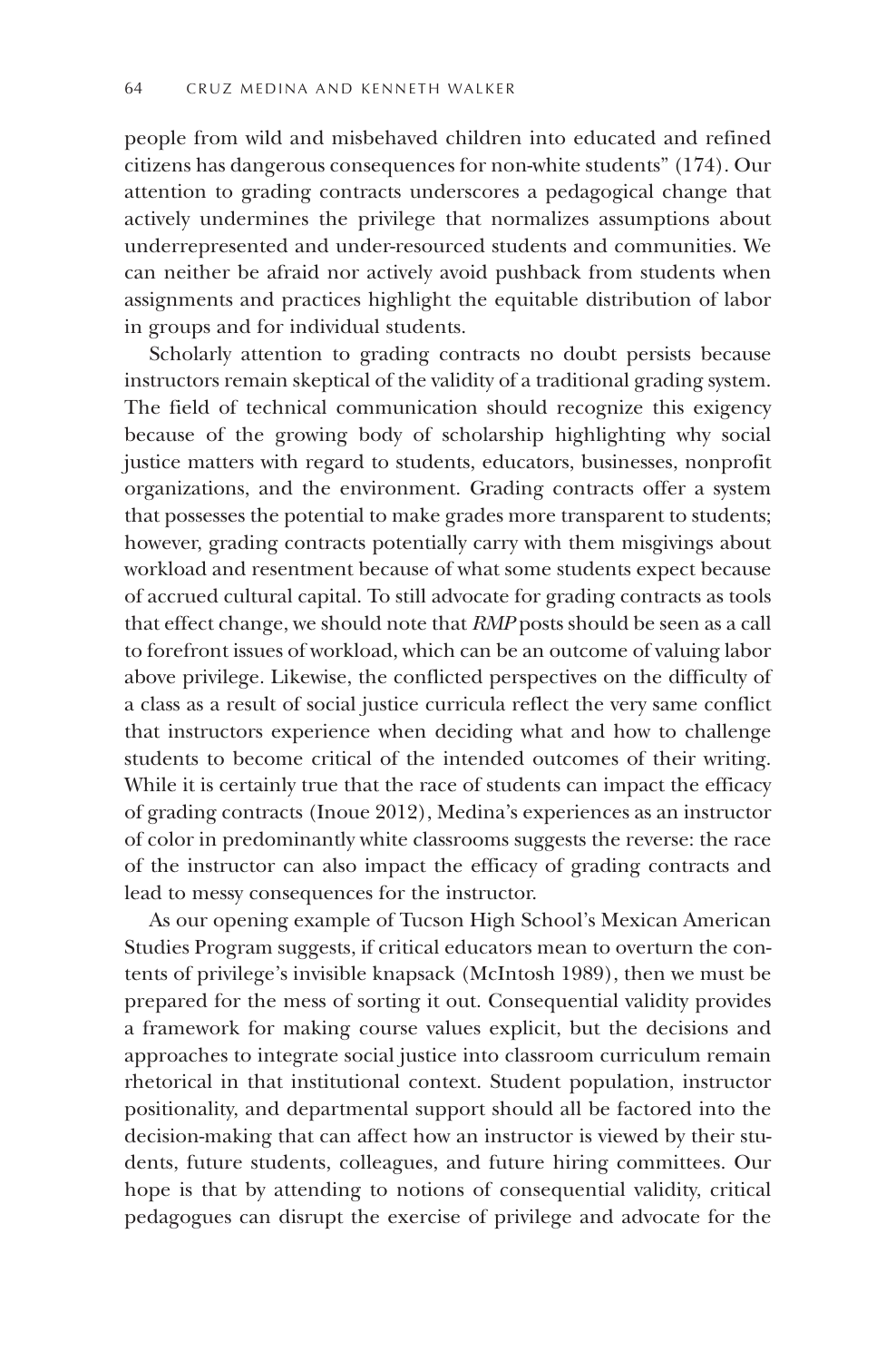marginalized through the course-based assessment tool of grading contracts. But grading contracts alone do not do this. Consequential validity alone does not do this. It is only in the process of attending to consequential validity in grading contracts that we *might* discover workable social justice pedagogies and evaluations in technical communication.

#### *Notes*

- 1. We view Freire's critical pedagogy as possessing a social justice ethos; however, we do not necessarily correlate a direct one-to-one relationship between critical pedagogy and methodology for the theories and practices of social justice because of the farther-reaching possibilities of social justice work that cannot be reduced to critical pedagogy.
- 2. Students cannot receive a passing grade in first-year composition unless they have submitted drafts and final versions for all major assignments and the final exam. Incompletes are awarded in cases of extreme emergency if and only if 70 percent of the course work has been completed at the semester's end.
- 3. The literature on grading contracts suggests that instructors use grading contracts for major assignments and/or for the class as a whole.
- 4. A key part of explicitly valuing community relationships is that the instructor must have dependable relationships with select organizations to ensure that students have the best possible opportunity to succeed. Instructors should always have contingency plans for community partners who do not meet the expectations of their role in the project.

#### *References*

- Agboka, G. Y. 2013. "Participatory Localization: A Social Justice Approach to Navigating Unenfranchised/Disenfranchised Cultural Sites." *Technical Communication Quarterly* 22 (1): 28–49. https://doi.org/10.1080/10572252.2013.730966.
- Allen, Jo. 1993. "The Role(s) of Assessment in Technical Communication: A Review of the Literature." *Technical Communication Quarterly* 2 (4): 365–388. https://doi. org/10.1080/10572259309364548.
- Ball, Cheryl E. 2012. "Assessing Scholarly Multimedia: A Rhetorical Genre Studies Approach." *Technical Communication Quarterly* 21 (1): 61–77. https://doi.org/10.1080 /10572252.2012.626390.
- Banks, Adam J. 2006. *Race, Rhetoric, and Technology: Searching for Higher Ground*. Mahwah, NJ: Lawrence Erlbaum.
- Barton, Matthew D., and James R. Heiman. 2012. "Process, Product, and Potential: The Archaeological Assessment of Collaborative, Wiki-Based Student Projects in the Technical Communication Classroom." *Technical Communication Quarterly* 21 (1): 46–60. https://doi.org/10.1080/10572252.2012.626391.
- Beard, J. D., J. Rymer, and D. L. Williams. 1989. "An Assessment System for Collaborative-Writing Groups: Theory and Empirical Evaluation." *Journal of Business and Technical Communication* 3 (2): 29–51. https://doi.org/10.1177/105065198900300203.
- Cabrera, Nolan L., Jeffrey Milem, and Ronald W. Marx. 2012. "An Empirical Analysis of the Effects of Mexican American Studies Participation on Student Achievement within Tucson Unified School District." UA College of Education, June 20, 2012. Accessed August 27, 2014. https://works.bepress.com/nolan\_l\_cabrera/17/.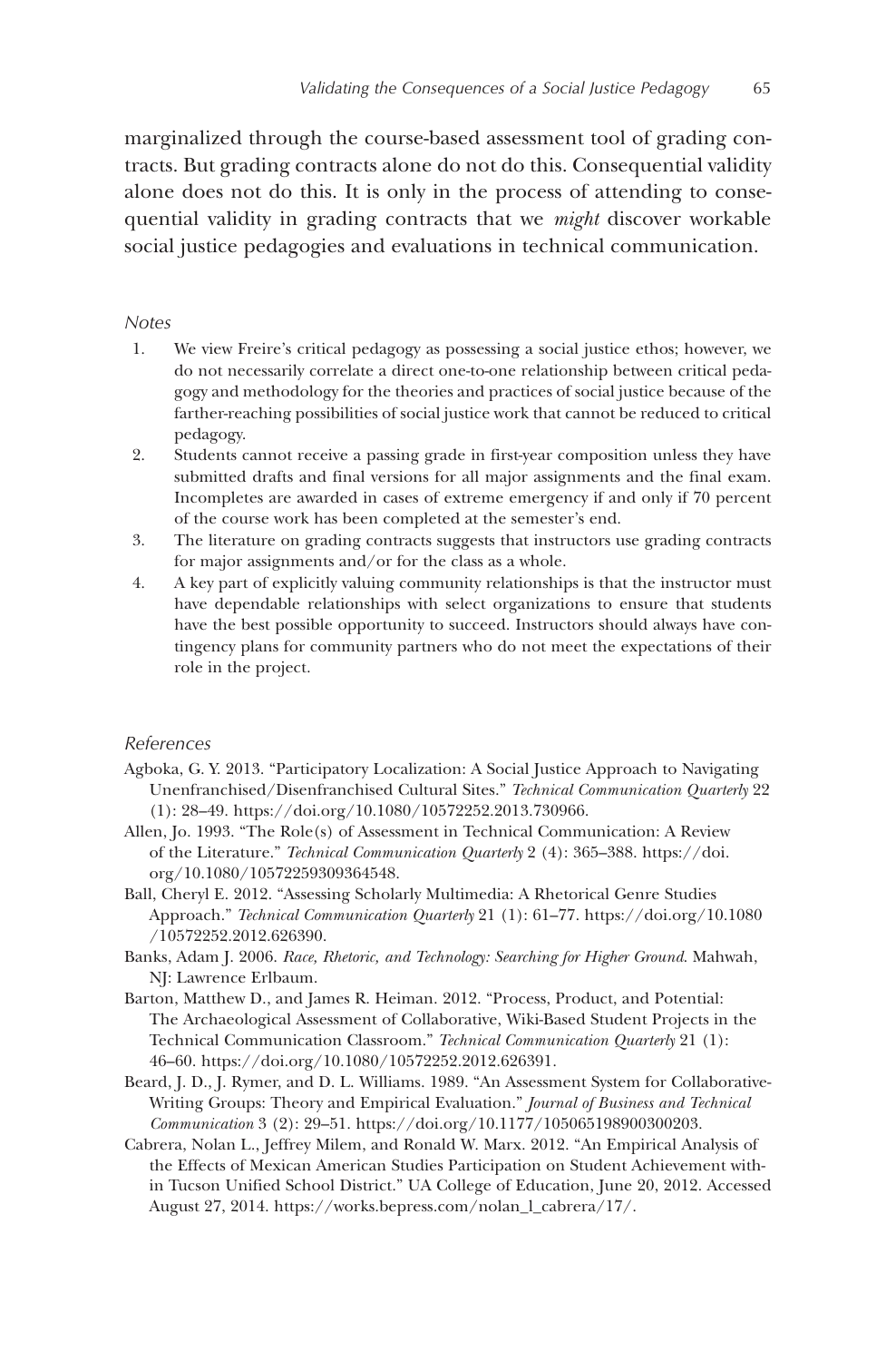- Coppola, Nancy W. 1999. "Setting the Discourse Community: Tasks and Assessment for the New Technical Communication Service Course." *Technical Communication Quarterly* 8 (3): 249–267. https://doi.org/10.1080/10572259909364666.
- Corbett, Edward P. J., Nancy Myers, and Gary Tate. 1999. *The Writing Teacher's Sourcebook*. New York: Oxford University Press.
- Danielewicz, Jane, and Peter Elbow. 2009. "A Unilateral Grading Contract to Improve Learning and Teaching." *College Composition and Communication* 61 (2): 244–68.
- Farber, Jerry. 1990. "Learning How to Teach: A Progress Report." *College English* 52 (2): 135–141. https://doi.org/10.2307/377440.
- Freire, Paulo. 1970. *Pedagogy of the Oppressed*. New York: Continuum.
- Gallagher, Chris W. 2012. "The Trouble with Outcomes: Pragmatic Inquiry and Educational Aims." *College English* 75 (1): 42–60.
- Haas, Angela M. 2012. "Race, Rhetoric, and Technology: A Case Study of Decolonial Technical Communication Theory, Methodology, and Pedagogy." *Journal of Business and Technical Communication* 26 (3): 277–310. https://doi.org/10.1177/10506519 12439539.
- Herndl, Carl G. 2004. "Introduction to the Special Issue: The Legacy of Critique and the Promise of Practice." *Journal of Business and Technical Communication* 18 (1): 3–8. https://doi.org/10.1177/1050651903258143.
- Horner, Bruce. 1996. "Discoursing Basic Writing." *College Composition and Communication* 47 (2): 199–222. https://doi.org/10.2307/358793.
- Inoue, Asao. B. 2009. "The Technology of Writing Assessment and Racial Validity." In *Handbook of Research on Assessment Technologies, Methods, and Applications in Higher Education*, ed. C. Schreiner, 97–120. Hershey, PA: Information Science Reference. https://doi.org/10.4018/978-1-60566-667-9.ch006.
- Inoue, Asao. B. 2012. "Grading Contracts: Assessing Their Effectiveness on Different Racial Formations." In *Race and Writing Assessment*, ed. A. B. Inoue and M. Poe, 78–93. New York: P. Lang.
- Johnson, Jennifer Ramirez, Octavio Pimentel, and Charise Pimentel. 2008. "Writing New Mexico White." *Journal of Business and Technical Communication* 22 (2): 211–236. https://doi.org/10.1177/1050651907311928.
- Longo, B. 1998. "An Approach for Applying Cultural Study Theory to Technical Writing Research." *Technical Communication Quarterly* 7 (1): 53–73. https://doi.org/10.1080 /10572259809364617.
- Manion, Christopher E., and Richard "Dickie" Selfe. 2012. "Sharing an Assessment Ecology: Digital Media, Wikis, and the Social Work of Knowledge." *Technical Communication Quarterly* 21 (1): 25–45. https://doi.org/10.1080/10572252.2012.626756.
- Matthews, Catherine E., and Beverly B. Zimmerman. 1999. "Integrating Service Learning and Technical Communication: Benefits and Challenges." *Technical Communication Quarterly* 8 (4): 383–404. https://doi.org/10.1080/10572259909364676.
- McIntosh, Peggy. 1989. "White Privilege: Unpacking the Invisible Knapsack." *Peace and Freedom* 49 (4): 10–12.
- Medina, Cruz. 2014. "Tweeting Collaborative Identity: Race, ICTs and Performing Latinidad." In *Communicating Race, Ethnicity, and Identity in Technical Communication*, ed. Miriam Williamson and Octavio Pimentel, 63–86. Amityville: Baywood Publishing.
- Messick, Samuel. 1989. "Meaning and Values in Test Validation: The Science and Ethics of Assessment." *Educational Researcher* 18 (2): 5–11. https://doi.org/10.3102/001318 9X018002005.
- Monroe, Barbara Jean. 2004. *Crossing the Digital Divide: Race, Writing, and Technology in the Classroom*. New York: Teachers College Press.
- Morain, Matt, and Jason Swarts. 2012. "YouTutorial: A Framework for Assessing Instructional Online Video." *Technical Communication Quarterly* 21 (1): 6–24. https://doi.org /10.1080/10572252.2012.626690.